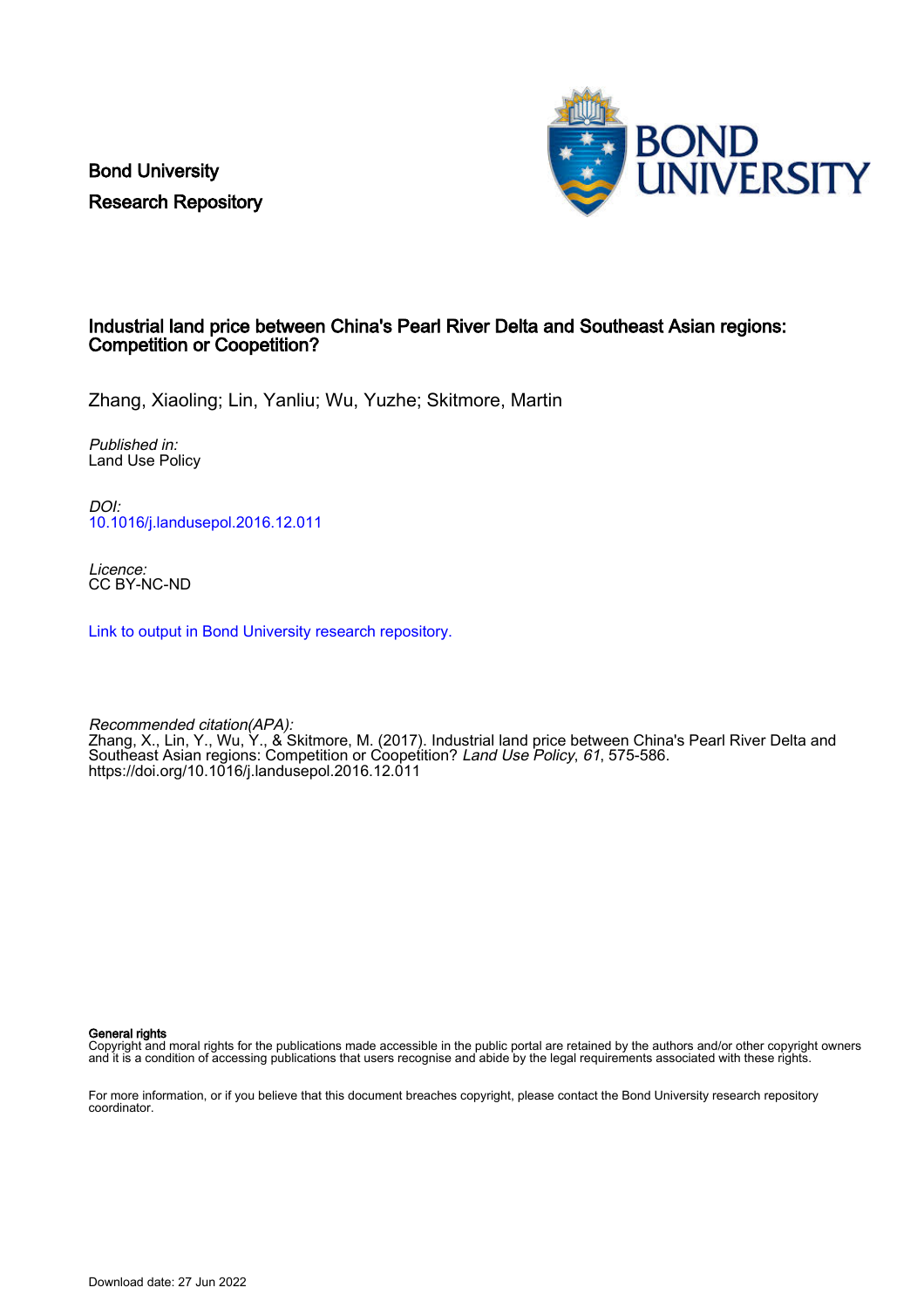## **Industrial land price between China's Pearl River Delta and Southeast Asian regions: Competition or Coopetition?**

## **Abstract**

The planned economy system's previous form of industrial land market control in China has led to current market failure because of a large amount of industrial land being sold at a very low price, causing extensive overuse of land and negative effects on land management. As the "World Factory", the Pearl River Delta (PRD) is well known for its rapid urbanization largely driven by Foreign Direct Investment in labor intensive industries. A lowland price strategy has been commonly adopted by the local government in order to attract industrial investment. In the past decade, the PRD has increasingly faced the increasing competition from its neighboring competition from its neighboring countries in Southeast Asia that have established preference policies to attract FDI and foreign enterprises. Despite a growing body of literature on the internal forces of industrial land in China, little is known of the external forces involved except for the importance of FDI and the intensity of interregional competition between China and other countries in attempting to attract foreign investment. This research fills the knowledge gap by modelling the situation in the form of an international cooperative game model aimed at revealing the industrial land price formation mechanism between the Pearl River Delta region and Southeast Asian regions. The conditions of industrial land in the area and several Southeast Asian countries are first analyzed for their industrial land price movements in recent years. A game theoretic model is then built that exhibits similar characteristics. The result indicates that the governments' low land price strategy and the competition between the PRD and its neighboring countries have created unnecessarily high social and environmental costs Policy suggestions are made to encourage a more appropriate use of industrial land in China, the most important being the need for a mindset shift from industry competition towards coopetition between the China Pearl River Delta and Southeast Asian regions.

*Keywords*: Industrial land price; coopetition; external force; game theory model; China

## **Introduction**

There has been a historic leap in industrialization in China since 1992, with its development being generally regarded as an important strategy for achieving higher economic growth (Zhang, 2006; Choy et al. 2013). The economic growth has been largely attributed to economic liberalization, monopoly and industry specialization, and foreign direct investment (FDI) (Xian and Wen, 2008). Of particular relevance are the considerable efforts made to attract investment (e.g. Luo and Lin, 2003; Qin et al., 2005; Wu, 2007). Numerous tax breaks, low-level premiums, preferential policies and start-up funds have been provided by local governments (Ling 2006). There is also a huge increase in the competition of investors between cities and regions (Qin et al., 2005; Wu et al., 2014). To attract more foreign investment, local governments have adjusted their premiums to leverage increased industrial areas, enabling the development of a considerable amount of extra urban land for construction and industrial use (Xiao, 2004). A low-price strategy has also been adopted in industrial land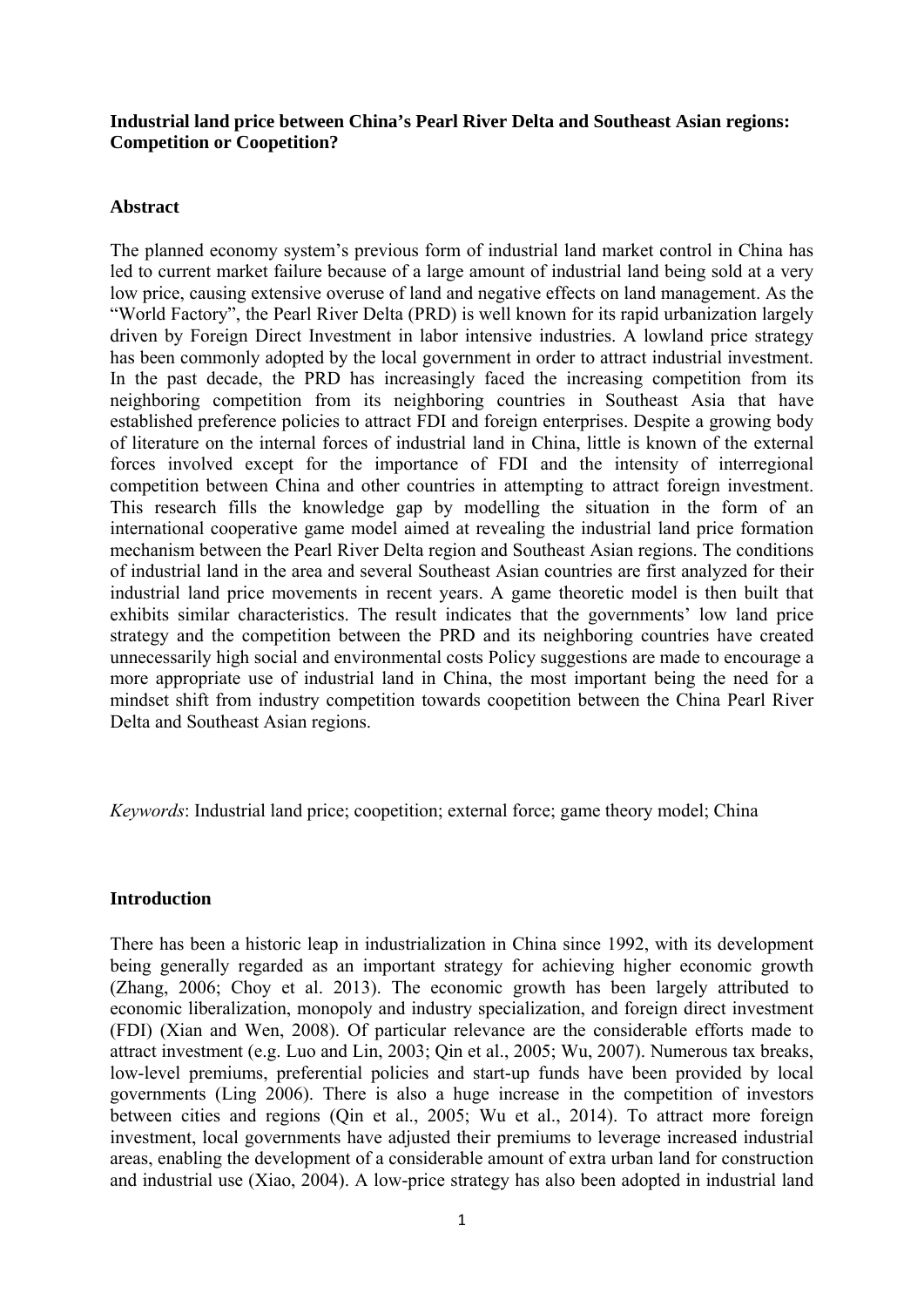development (Luo and Lin, 2003; Zhang, 2006). Another emphasis on industrial land development, particularly in special economic zones (SEZs), can be traced back to 1979, when the Central Committee of the Communist Party (CCCP) formally proposed establishing 'experimental' special economic zones on the south China coast, with the state carving out large tracts of coastal zone land for industrial use (Cartier, 2001). Since then, SEZs have gradually become symbols of nationalist reform ideology, which has brought about unplanned widespread 'copycats' of the special zone concept and actions (Yang, 1997) resulting in the proliferation of low-level industrial zones in China. For example, in the Su'nan area of Jiangsu, 70% of the 389 local settlements at the village and township level had their own 'small zones' [*xiaoqu*] by mid-1993 (Zhu and Sun, 1994). Of these, more than 1800 enterprises had utilized foreign investment (Cartier, 2001).

Industrial land use has therefore become one of the most dominant forms of land use in China today. Much of this originates from the transfer of designated rural land to urban status. This is quite a complex process in China, where all rural land is owned by the village collective (people), while all urban land is owned by the state. Rural land marked for industrial development must first be transferred to state ownership; whereupon the state sells the development rights to the private sector enterprises. The first transaction of a land use right in this way occurred in Shenzhen SEZ in 1987, which effectively brought about the marketization land transfers in China (Zhu, 1994). Following this event, land development became widely understood as a highly profitable channel throughout the country at all levels. However, this has resulted in a major imbalance between industrial land and other land, such as farmland for food production (Xiao, 2004; Hong et al., 2007), and many adverse consequences to the market and management of industrial land (e.g. Ling, 2006). The amount of agricultural land is decreasing overall and there is a growing concern over reduced national food supply (Wu et al., 2014). This problem is exacerbated by conversion of farmland to industrial land being a virtually irreversible process (Xiao, 2004). Moreover, together with the illegal use of land in some areas, there is an increasing amount of unused or wasteland (Xiao, 2004).

Establishing a cooperative inter-regional pricing mechanism offers a very important means of correcting the situation (Wu et al., 2014). This needs to take into account the fierce competition currently raging for international investment (Qin et al., 2005). Therefore, in the process of setting prices, there is also a need to consider the pricing strategies of neighboring countries (Ding, 2003). Currently, the threats to China's FDI are mainly from Southeast Asian countries, especially Vietnam, Thailand and Malaysia, which have a great potential for attracting international investment. International competition is increasingly having a significant impact on the price of industrial land in China.

Despite a growing body of literature on the internal forces of industrial land price, such as internal competition (Wu et al., 2014) and land property rights (Lai et al., 2014), little is known of the external forces involved except for the importance of foreign FDI and the intensity of interregional competition in attempting to attract foreign investment. There is also a lack of research into the application of quantitative methods and models to analyze the industrial land price mechanism in China. In response, this paper uses game theory - the study of mathematical models of conflict and cooperation between intelligent rational decisionmakers - to reveal the industrial land price formation mechanism involved. This is applied to the example of the Pearl River Delta (PRD), where the process of urbanization and industrialization has been largely influenced by foreign capital and currently faces fierce competition from proximate Southeast Asian countries. The aim is to identify the external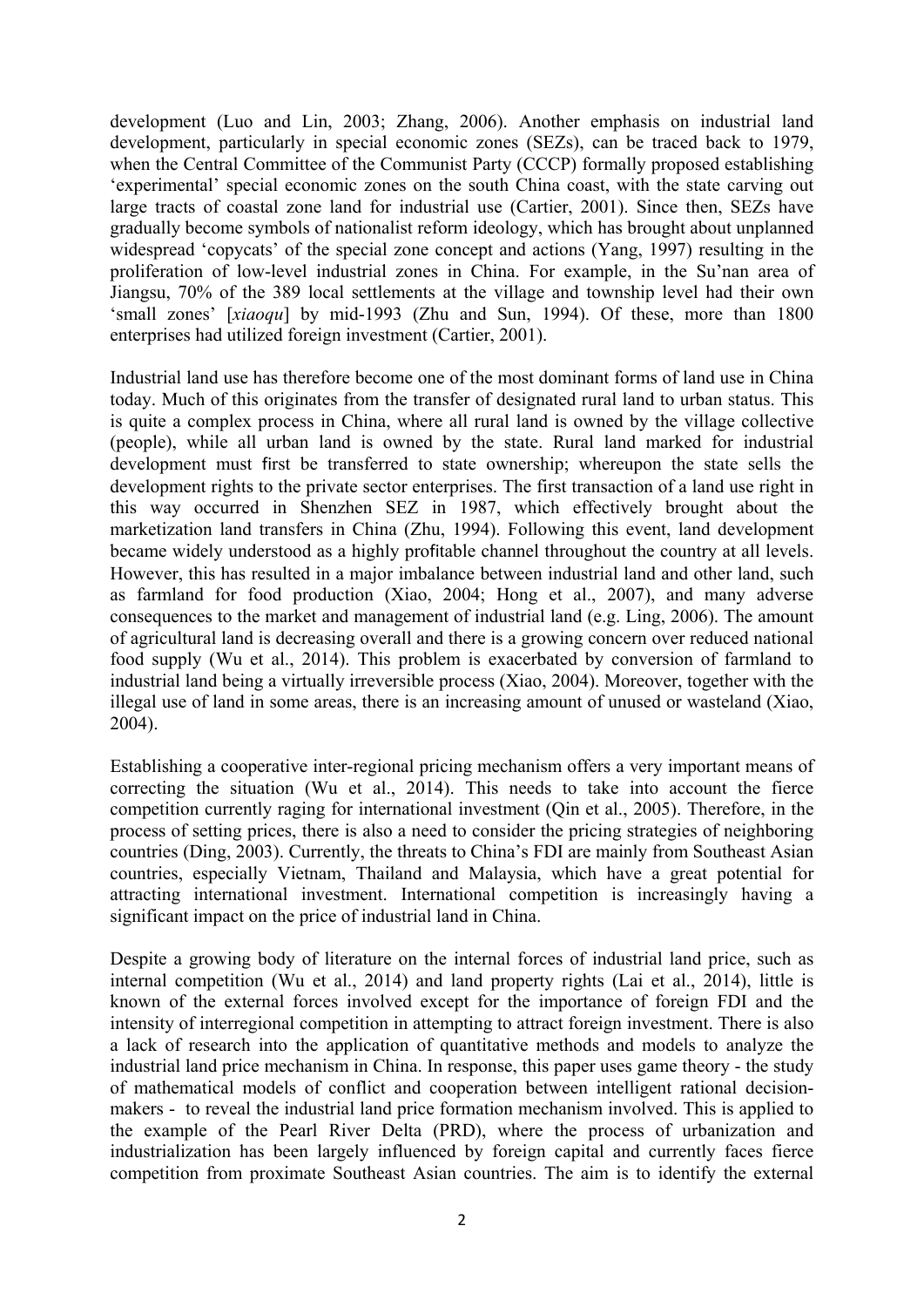driving forces of industrial land prices in the PRD in order to improve the effects of international competition on land prices and identify potential means for improving the industrial land price mechanism involved.

The paper proceeds as follows. Firstly, the key literature on industrial land price and game theories is reviewed. Both qualitative and quantitative research methods (e.g. mapping, description, statistics) are then used to study the external forces that impact on the industrial land price in the PRD and a game model is developed to analyze the competition between the PRD and Southeast Asian countries. The main findings of this analysis are finally presented and policy suggestions are made to encourage a mindset shift from being 'competitive' towards 'coopetitive' for both China PRD and Southeastern Asian regions in the future.

## **Literature review: industrial land price**

As early as the beginning of the 20th century, Weber's (1929) in-depth research on industrial land provided the theory of industrial location in systematically elaborating the industrial and enterprise location problem. Later Ohlin's (1935) studies of the regional equilibrium of industrial land in the areas of trade and international trade from a trade perspective/theory were most influential in the analysis of multilateral markets. Early work also considered the price of industrial land space balance (Lind, 1973; Southey, 1974). Krugman's (1991) work on geography and trade also contributed to the theory of industrial localization, although focusing mainly on the analysis of labor, intermediate inputs and technical inputs, rather than on land issues. Other relevant work includes violence against farmers' interests (Peng Yi, 2004), the efficiency of industrial land (Xiong and Brown, 2000) and industrial land speculation (Wang and Huang, 2004).

In developed countries, there have been many empirical studies of industrial land prices and a variety of methods used. A popular approach is to analyze the urban industrial land price formation mechanism through data models. Canadian economists Capozza and Helsley (1989) have proposed a dynamic model of urban land prices to identify the driving forces of industrial land price changes. Goldberg and Chinloy (1984) carried out a series of system analyses on the demand for industrial types of land as well as urban land supply and price. They also developed a balanced model of the land market. Similarly, Brueckner and von Rabenau (1981) established a land price model to examine the spatial distribution rules and the impact of different investment conditions on industrial land prices in different cities. Zhu (2000) found that changes in labor and property prices in Singapore contribute indirectly to changes in industrial land prices and structure during a period of changes in the nature of the country's manufacturing industry due to their influence on production costs. In addition, the potential liability for contaminated land in the USA makes its sale difficult, driving down industrial real estate prices and increasing the amount of idle land (Sigman, 2009).

In China, the industrial land price mechanism has not received any academic interest until recent years, while the introduction of a land market in 2002 has led to land price increases all over the country. However, as reported in 2005, after years of high prices, industrial land prices have trended downward, with negative growth of industrial land prices in some cities (Ling, 2006). Transfer prices of industrial land in Nanjing and Hangzhou, for example, have steadily declined (Qin et al., 2005), while insufficient land supply and falling industrial land prices, with many plots selling at below cost prices, were reported in southern Jiangsu Province in 2006 (Ling, 2006). The same theme continued nationwide in 2007 and 2008, when Local Government industrial land was transferred mainly by agreement and with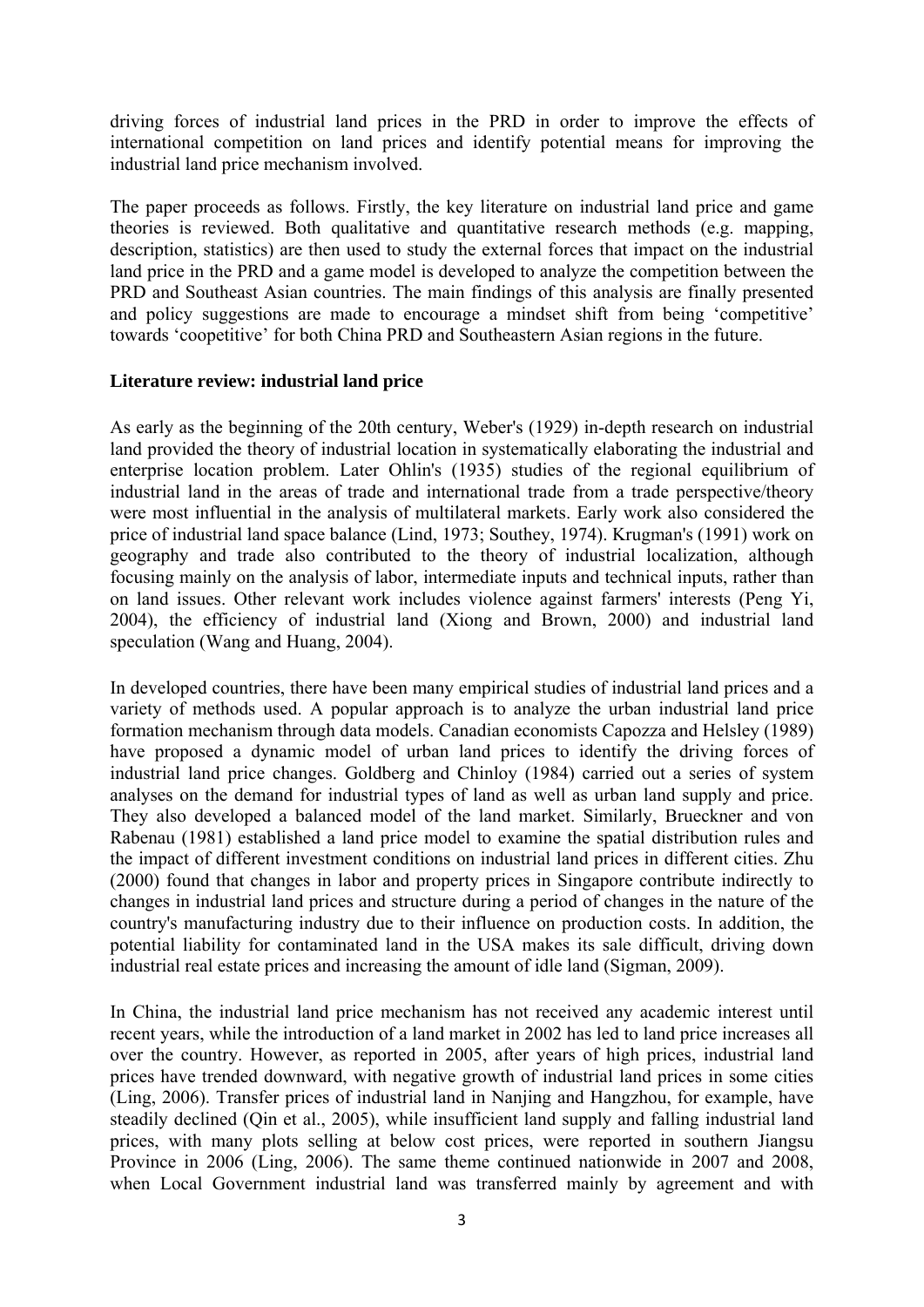competing prices even below the land transfer price. In this context, the total revenue from industrial land transactions could hardly be sufficient enough to maintain or change 'raw land' into 'cultivated land'. The final land transaction price can therefore be formed with 0 plus/minus land values or even negative land values (Wu, 2007) and even negative land price premiums (Cao et al., 2005). The fall in price level is attributed to 'the old way' of land supply, in which cities compete to lower land prices in order to attract more foreign investment (Ling, 2006). Facing competition from other Chinese regions, the land transfer price of the Yangtze River Delta region, for example, had been low for some time (Qin et al., 2005). This has involved the establishment of economically developed regions, the provision of financial subsidies and tax breaks and a better investment environment.

There are a number of internal and external forces influencing the change of industrial land prices in China. In terms of internal forces, the supply and price of industrial land is determined by the rule makers (i.e. local governments) (Ling, 2006), with competition among local governments enlarging their "incentives variation" and "agent variation" to reduce price (Lin, 2005a) by using industrial land transfer agreements (Cao et al., 2005). Industrial agglomeration is also influential, being more significant in the China eastern region than the central and western regions (Wang et al., 2012). Similarly, the level of economic development, population density and transportation facilities are important (Qin et al., 2005; Wang et al., 2012); the urban land use differences in the socio-economic environment (Qin et al., 2005); industrial policies, aiming to make the city more attractive to investors (Qin et al., 2005); different location factors of land use and economic conditions leading to investor preference for each city (Qin et al., 2005); and incomplete property rights over collective land resulting in low industrial land prices (Lai et al., 2014).

Much less is known of the external forces involved except for the importance of FDI and the intensity of interregional competition in attempting to attract foreign investment (Wu, 2007; Wu et al., 2014). The economic development of the Yangtze Delta, for example, has in recent years ha been greatly influenced by such exogenous developments and foreign capital (Qin et al., 2005).

Most research into China's industrial land price mechanism focuses on the origins and issues of the government's low-price strategy. In the process of industrialization, industrial land needs are very great, which has intensified the contradiction between the supply and demand of China's land resources (Xiao, 2004). To aid this process, the government has adopted a low land price strategy intervention of cheap land transfer policies, which has had the effect of increasing the industrial land transfer area (Qin et al., 2005). However, this policy, together with efforts to attract investment, has been subject to considerable criticism of being an "imperfect system" (Ji-Wei, 2010) of industry land administration over the last decade. There has been an awareness of existing problems concerning the industrial land price mechanism (Ling, 2006), which is claimed to be causing a great deal of harm (Wu, 2005). These problems include low levels of construction investment (Ling, 2006) and extensive land use which in turn leads to a violation of farmers' interests through the expropriation of large amounts of cultivated land (Wu, 2007), and the growing problem of reduced food supply (Wu et al., 2014). The low-price strategy can also lead to the waste of industrial land and inefficient land use (Choy et al., 2013), as local governments sell excessive amounts of industrial land (Wong and Tang, 2005; Lin and Liu, 2008). Finally, this can cause industrial land to be permanently enclosed, occupied, abandoned and idle (Ling, 2006).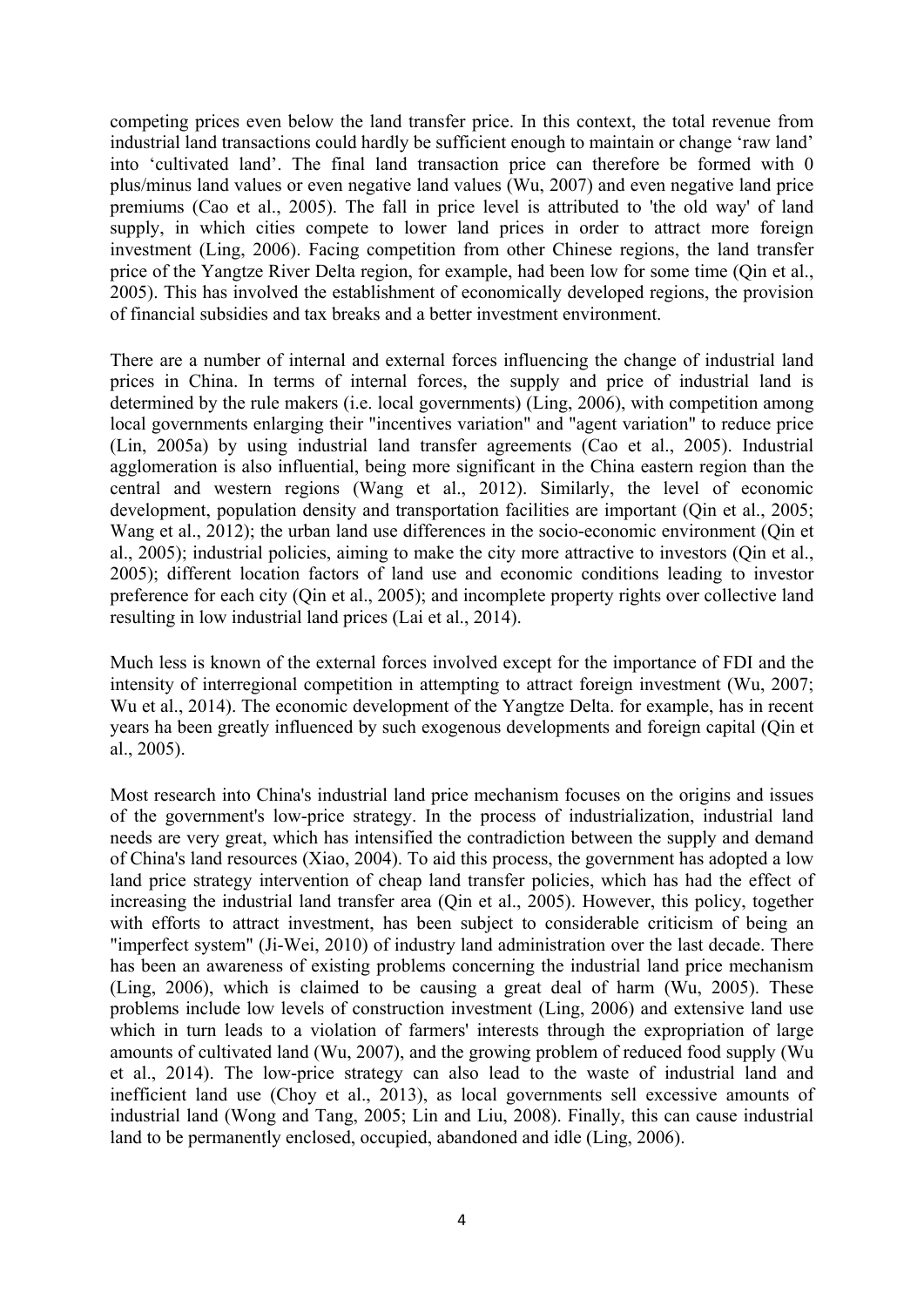#### **Game models for investigating the industrial land price mechanism**

Various solutions and methods have been proposed to deal with the issues concerning industrial land development, ranging from a modified version of the current regulated system to advocating a free industrial land market. Lin and Liu (2008), for example, argue that raising prices could result in a dramatic rebound, although this would take some time and curb land supply. Recognizing the discrepancy between the supply and demand for land resources, Xiao (2004) point out that reinforcing the intensification of land utilization could achieve a dynamic equilibrium of industrial land. Jia et al. (2010), on the other hand, indicate that a new monitoring and regulation system for industrial land is required for land use supervision, while Qin et al. (2005) argue that there is a need for advancing the industrial land market, establishing a system of freedom of information, developing trans-regional territorial planning, improving the land management system and building a new land tax system. Through a comparison of industrial land selling and profit-oriented land selling, Liu and Liang (2006) suggest that the central government, as the owner and administrator of stateowned land, need to make full use of the price mechanism, the competition system and the supply and demand mechanism, to realize the greatest value of the land.

Such considerations have led to a closer examination of the rationality/objectivity of industrial land prices. Liu (2008) views the objectivity of lower levels of industrial land prices in China from the perspectives of industrial land use, economic performance, investment risk and regional competition; finding that the current government intervention approach, which emphasizes the spatial competition between different land uses, economic development and regional balance, largely determines the standard of industrial land prices. He also suggests that the subjective factors in the assessment of industrial land price could be overcome by applying scientific approaches and methods, including cost accounting of industrial land use, reduction in differential land revenue, industrial property renting and price stripping, as well as the current price amendment of public bidding, auction and listing for industrial land use. However, such a combination of market and planning strategies has received very little systematic research to date (Wu et al., 2014).

The use of game theory models offers a means of conducting such research. Game theory is the study of mathematical models of conflict and cooperation between intelligent rational decision-makers (Myerson, 1991), the basis of which was developed as long as 2,000 years ago in General Sun Tzu's military treatise The Art of War, containing a profound ideology for rational decision making in situations of conflict (Sunzi and Giles, 1910). Following some *ad hoc* work on minimax solutions to two-person games (e.g. Borel and Ville, 1938), the field was fully established as a unique discipline in Von Neumann and Morgenstern's (1944) Theory of Games and Economic Behavior, With John Nash's work on non-cooperative games and subsequent award of the Nobel Memorial Prize in Economic Sciences, game theory research entered its mature period of development, particularly in the last decade. Now it is well known that in a two-person-game, when one player's strategy is given, whatever strategy the other side selects, each player can choose their own optimal strategy to achieve maximum utility. Nash equilibrium refers to the situation where there is a strategy balance such that, for each player, as long as other players do not change their tactics, they will not be able to improve each of their situation. In other words, provided someone else's behavior is determined, the competitor can have the best strategy, and a stable equilibrium exists.

In quantitative studies, game theory is a common approach in research concerning land price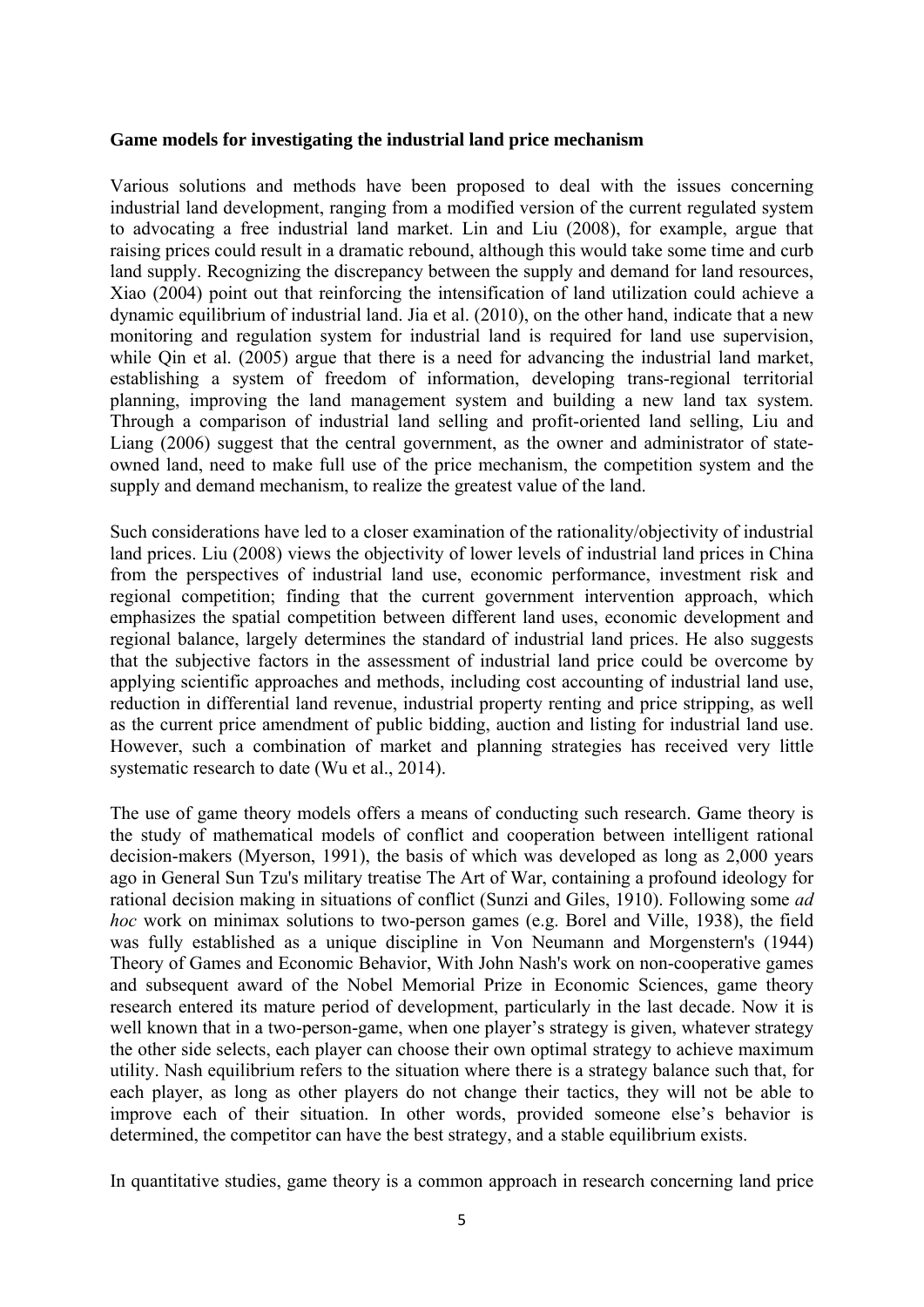mechanisms. One manifestation of the preferential land policies in attracting investment is the Prisoner's Dilemma (e.g., Macmillan, 1974; Southgate and Runge, 1990; Wengert and Graham, 1977; Smith, 2013). For China, Qin et al. (2005) built up an empirical 'game among cities' model to describe the internal mechanism of industrial land price in the Yangtze River Delta region, believing that industrial land prices arise out of a game between the local governments. Following this, Wu (2007) used game analysis to establish that individually rational local governments pursue maximum interest in their own district. Therefore, when their benefits outweigh the costs initiated by cutting the land price, local governments would rather lower the price to attract investment. Most recently, Wu et al. (2014) use a centipede game model to explicate the driving forces as well as causes behind the burgeoning release of industrial land in Jinyun county in Zhejiang Province from the perspective of land transfer prices. They argue that, although the individual strategy of each local government is locally rational, the intensity of competition is such that the combined effect of all the local governments involved is non-rational. They also propose an alternative approach that aims to establish cooperative relationships between different regions in China to reduce the intensity of the competition. However, there is a lack of research into the application of game theories in studying the land price mechanism in the PRD, which has specific industrial development mechanisms and faces competition from adjacent Southeast Asian countries. This paper bridges that research gap by using game theories to reveal the industrial land price formation mechanism involved.

#### **External driving forces for industrial land development in the PRD**

The Pearl River Delta is located in South China and is in close proximity to Hong Kong and Macau (Figure 1). The zone is formed of the cities of Guangzhou, Shenzhen, Foshan, Zhuhai, Jiangmen, Zhongshan, Dongguan, four districts and counties of Huizhou and four districts and counties of Zhaoqing. Since the country's 'Opening and Reform' policy initiated in 1978, the PRD has become "the world's factory floor" and one of the most rapid economically dynamic regions in China. The industrialization of the Delta's regional economy has been fueled primarily by the dramatic expansion of its rural industry (Lin, 2001). Since 1980, the rural industry has recorded not only the highest growth rate but also the biggest proportional increase in total industrial production (ibid). This industry is mostly low-tech, small-scale and labor-intensive (Byrd and Lin, 1990; Ho, 1994), widely scattered in the countryside and has functioned as the most important absorber of surplus rural labor for the past 25 years.

## <Insert Figure 1 here>

Both internal and external forces have been operating in the PRD to lead to this transformation (Sit and Yang, 1997). These include the household responsibility system that allows farmers to plan their crop mix and farm activities to be more aligned with market forces, and the establishment of township and village businesses to absorb excess rural labor, as well as the pursuit of foreign-investors. The rapid economic development and urbanization in the Delta is not a "trickle down" effect from the core of large cities but mainly a result of local initiatives and the active involvement of local authorities (Zhu, 1999). The Delta has been gradually transformed from an agricultural-dominated society to a major manufacturing center and one of the leading economic regions in China (Table 1). From 1982 to 2010, the population increased from 11.72 million to 55.94 million; the GDP increased from CNY 11.63 billion to CNY 3738.8 billion; and the urbanization level increased from 16.26% to 82.72%. During 1980-2012, the secondary industries' share comprised around 45%-50% of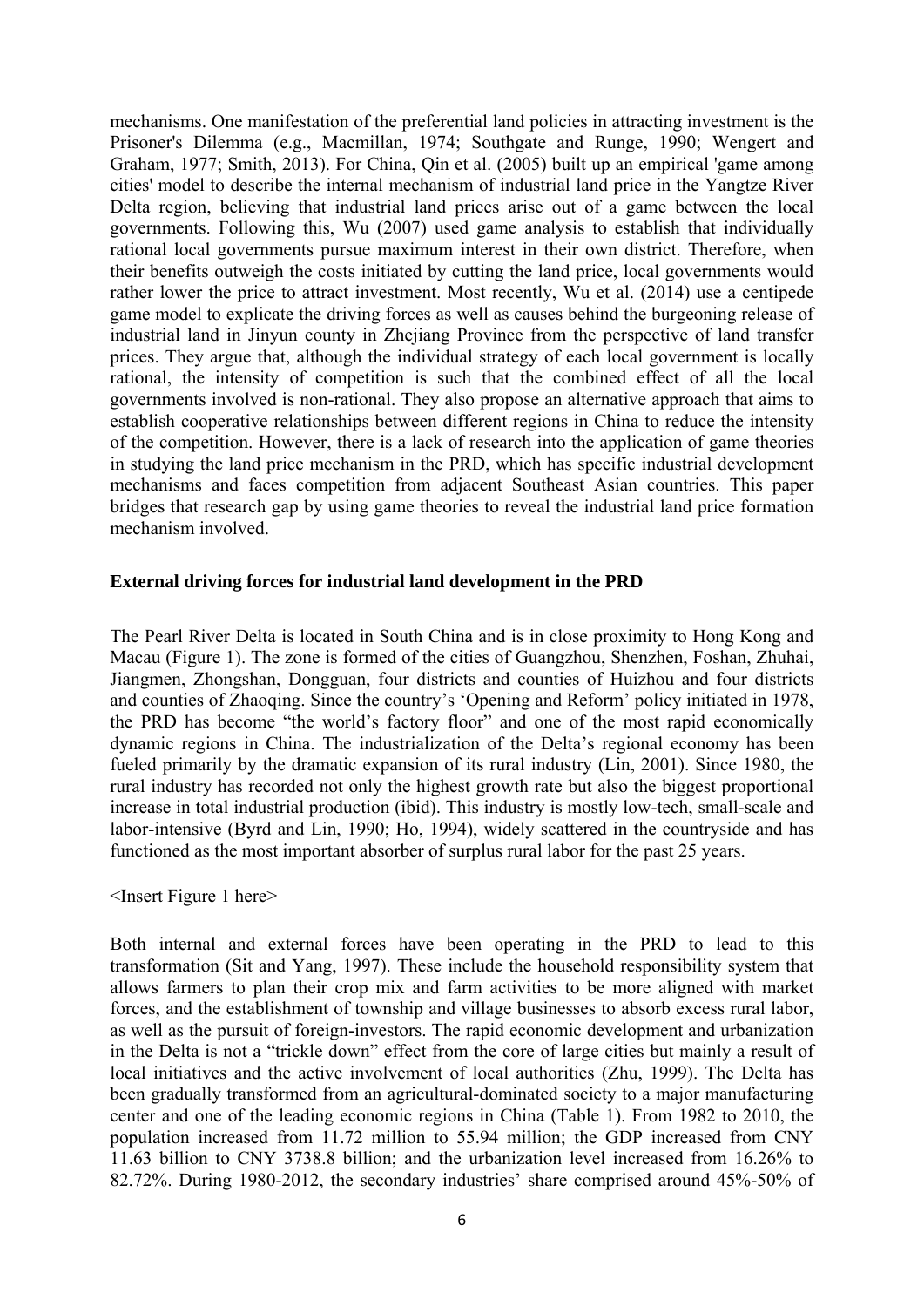local GDP. The primary industries' share of the local GDP decreased from 25.8% in 1980 to 2.1% in 2012, while that of tertiary industries increased from 28.9% to 51.7%. This suggests that the manufacturing industry has made a major contribution to the local economy in the past 20 years and the tertiary industries have played an increasingly important role in regional development.

<Insert Table 1 here>

As a major manufacturing center of the world, some industries in the region are playing a leading role. For instance, some categories of the toy industry in the PRD have a share in excess of 60% in world production, with other leading products including footwear, lighting fixtures and furniture (HKTDC, 2014). The manufacturing sector accounts for nearly twothirds of the total actualized foreign investment into the Delta, followed by the tertiary sector which accounted for 37% in the 1990s (Sit and Yang, 1997). Investment in the manufacturing sector has favored small and medium-sized urban places where a large amount of cheap village (collective) land is available. For example, the share of foreign investment is over 90 per cent in all the Jiangmen, Huizhou, Dongguan, Zhaoqing, Zhongshan and Qingyuan manufacturing sectors (ibid). Conversely, the non-manufacturing sectors in the provincial capital Guangzhou and the Shenzhen and Zhuhai SEZs accounted for nearly one-quarter of their respective total foreign investments, while they were less than 10% in small and medium urban places (Statistical Yearbook of Guangdong Province, 2015).

External forces, especially foreign investment inflows, are major driving forces of urbanization in the PRD (Sit and Yang, 1997). In 2012, the Delta's utilized Foreign Direct Investment (FDI) stood at USD 21.5 billion, 19% of the national total; and foreign enterprises, most of which are Hong Kong based firms, accounted for 60% of Guangdong's total exports (HKTDC, 2014). Shenzhen, Dongguan and Guangzhou, which are in a close proximity to Hong Kong, were the three cities in the PRD that attracted the most FDI (ibid). FDI into the Delta is mainly characterized by small and medium-scale, labor-intensive, processing-types of manufacturing and trade-creative investment - mainly from Hong Kong, Macao and Taiwan. For instance, the objective of most Hong Kong-based firms investing in the Delta is the maximization of short-term profits in low-level, labor-intensive, industrial processing by exploiting the local labor and land factors (Sit and Yang, 1997). The total assets of industrial enterprises in the PRD are about CNY 6066 billion (Guangdong Statistical Yearbook, 2013). The assets of industries with funds from Hong Kong, Macao, Taiwan and foreign sources make up a large percentage of the total assets (Figure 2), the former being CNY 15 573 billion and the latter CNY 15 475 billion. The FDI interacts with internal forces, such as economic restructuring, rural industrialization, and the emergence of an exportoriented economy (Sit and Yang, 1997). It has also generated massive population immigration and led to several social and environmental issues. The FDI inflow and the newly created export-orientated industrialization and urban growth in the Delta are now subject to the vicissitudes of the world market.

## <Insert Figure 2 here>

Compared with that of Yangtze River Delta, for example, and the national average, the comprehensive land price index of the PRD has been influenced more by international economic changes (China Land Surveying and Planning Institute, 2011). For instance, the comprehensive land price index was 146 in 2007, dropping to 136 in 2008 with the occurrence of the global financial crisis. In general, industrial land prices dramatically increased during 2000-2011, although they remain much lower than residential and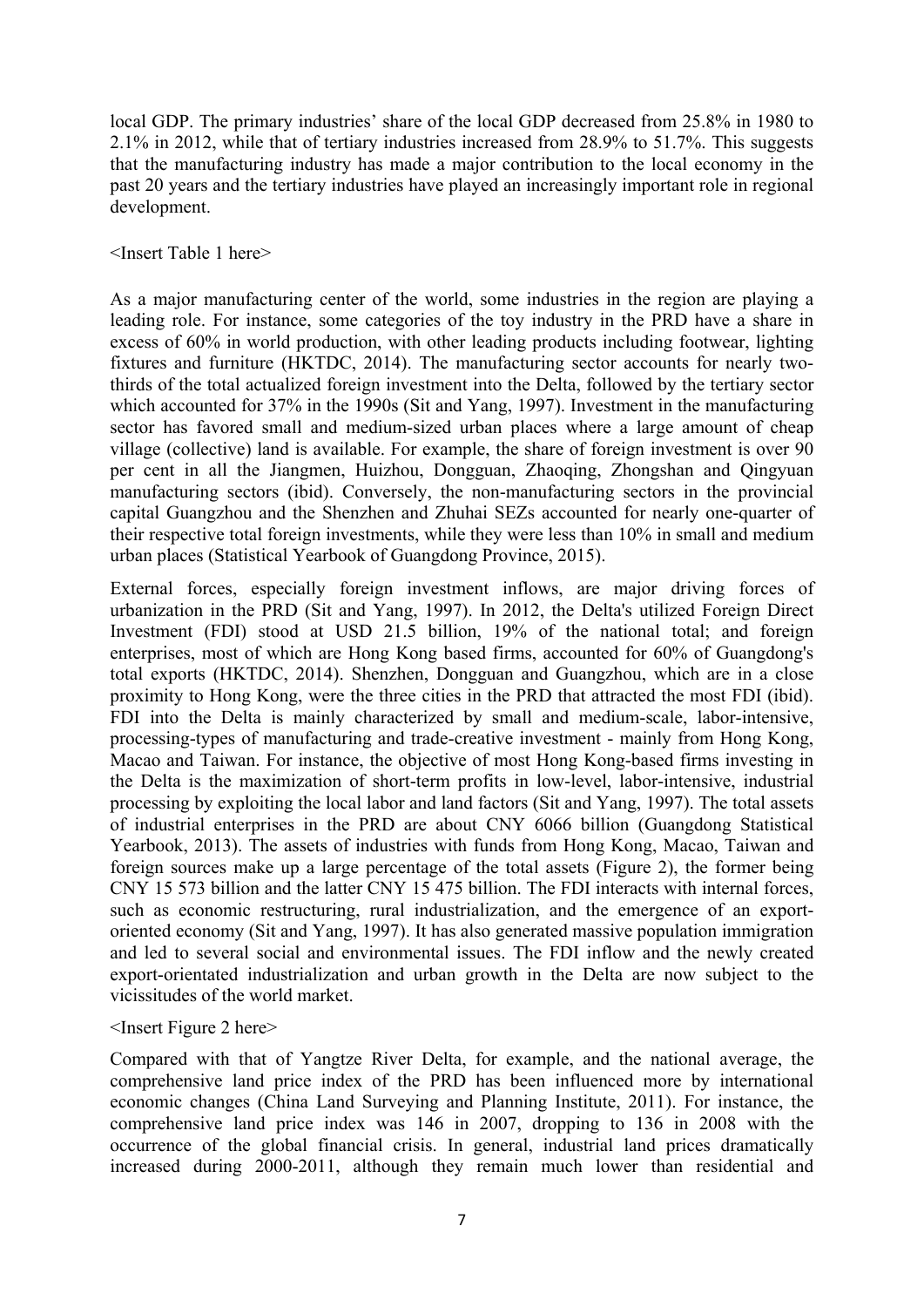commercial land prices (Figure 3). An increase in industrial land prices and fierce competition from neighboring countries in Southeast Asia, together with many other internal factors (e.g. increases in labor costs), have forced a large number of factories to move out or plan to leave the PRD. A survey by the Hong Kong Industrial enterprises showed that 37.3% of the population of about 80,000 Hong Kong enterprises was planning to move all or part of their production capacity out of the Delta (Zhang, 2008). Although some enterprises have moved out of the PRD, laborintensive industries have still made up a large percentage of industries in the region (Wang, 2016). Among the manufacturing industry, there are only a few highend enterprises while the major ity is made up by lowend and laborintensive enterprises. These lowend enterprises are called sanlaiyibu enterprises that process raw materials on clients' demands or samples, assemble parts of the clients, or engage in compensation trade. These industries largely rely on cheap land and labors and cause severe environment prob lems (Sang, 2012). How to upgrade the laborintensive industries is currently a key issue for the sustainable transformation of the PRD. Attention should therefore be paid to external forces (particularly increasing competition from neighboring countries) that lead to changes in industrial land prices in the PRD.

## <Insert Figure 3 here>

## **Competition between the PRD and neighboring countries in Southeast Asia**

Close neighbor Vietnam has continually learned from the China experience of reform and opening up (Callick, 2007). In order to attract FDI, many investment incentives have been offered. For instance, foreign invested enterprises enjoy a 4-year corporate income tax exemption and a 50 percent tax reduction for the next nine years. By absorbing foreign investment, Vietnam has constantly improved its industries' modernization and upgrading of the industrial structure (Freeman, 2002). Another neighbor, Malaysia, takes advantage of stable political situation & booming economics and relatively cheaper labor cost. Most important of all, it is located in the heart of Southeast Asia, with easier access into the ASEAN market, the new bridge to the Middle East and Australia. All of the above will help in improving the investment environment and strengthening investment incentives (Jomo, 2013). Since 2010, the Malaysia government initiated the Economic Transformation Programme (ETP) under the "New Economic Mode" plan. In this context, they have gradually developed a relatively booming economic prospect, healthy and stable financial system, and smaller inflationary pressure in comparing with other Southeast Asian countries such as Thailand, Indonesia and Vietnam. Altogether 4000 companies from more than 50 countries use Malaysia as an overseas industrial base (PKF Malaysia, 2013).

A third neighbor, Thailand, is known as one of the "Tiger Cub Economies", and has attracted a great deal of foreign investment since the 1980s (Leftwich, 2007). Thailand was among the top 8 priority destinations for foreign investment during 2014-2016 (UNCTAD, 2014). For several years, Thailand has followed Washington Consensus policies toward FDI in order to attract foreign investors (Azarhoushang et al., 2015). There are many tax incentives, such as exemption or reduction of import duties on machinery and a 50 percent reduction of corporate income tax (BOI, 2015). The FDI have been the main drivers of the rapid growth in manufacturing industries in Thailand. The percentage of FDI stock in the total GDP of Thailand increased from about 10 percent in 1995 to more than 50 percent in 2014 (UNCTAD, 2015). Labor-intensive industries such as metal products and machinery are the top sectors receiving FDI (BOI, 2015). Due to domestic political turmoil, the economy has slowed down in recent years (World Bank, 2013). However, it has a solid industrial foundation and its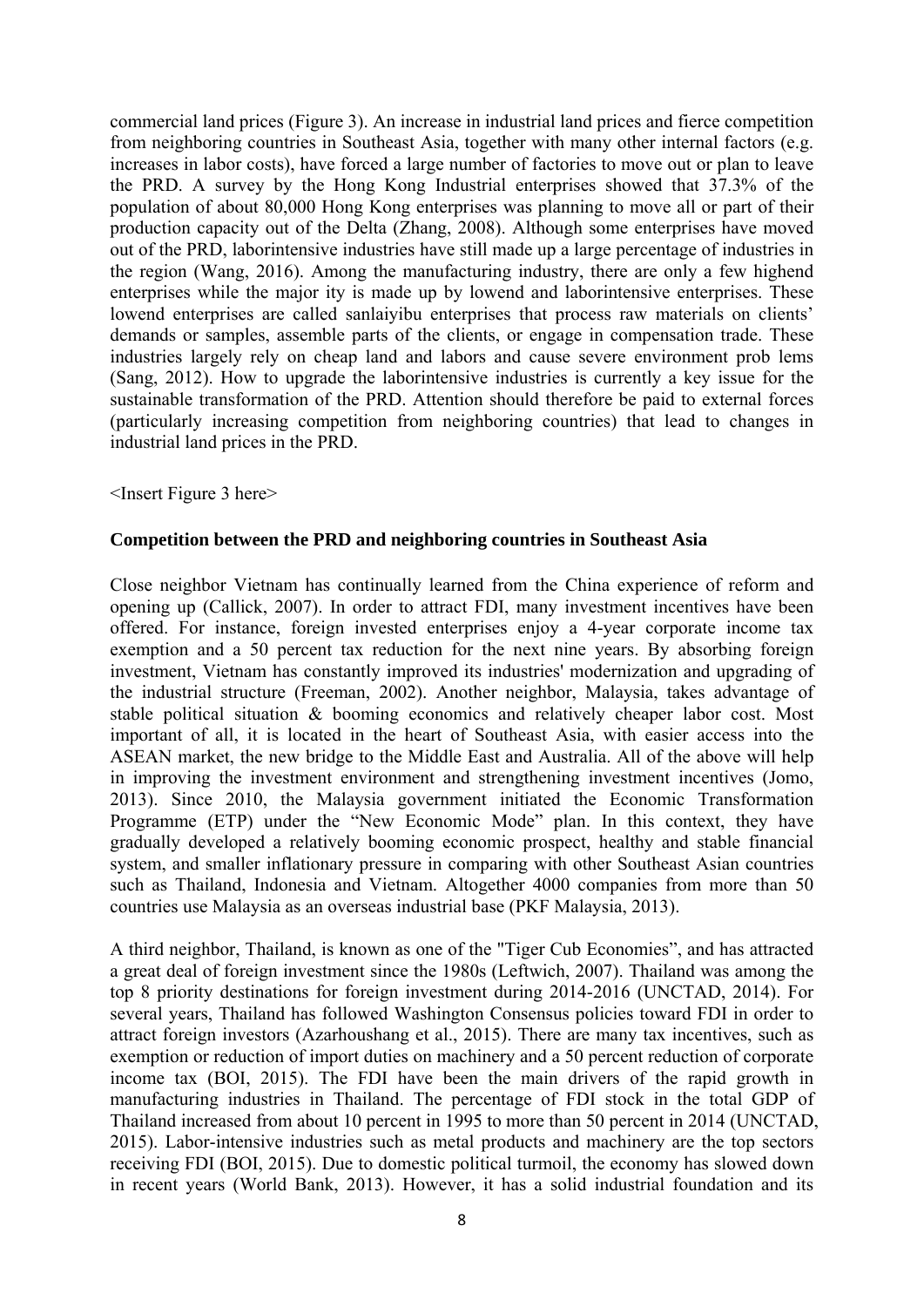development trend cannot be underestimated.

<Insert Table 2 here>

In sum, China is increasingly facing competition from its neighboring countries in Southeast Asia that have established preference policies to attract FDI and foreign enterprises (particularly labor-intensive industries). In addition to tax incentives, industrial land price is another important factor that influences the flow of FDI in the PRD and its neighboring countries. Table 2 shows the average price of industrial land in the PRD in comparison with these three Southeast Asian countries. As can be seen, the PRD prices are considerably higher than the others, with Thailand the next highest thanks to its overall sales of industrial land and ancillary services sales. Vietnam and Malaysia are ranked lower, at less than 33% of PRD. Therefore, an increase in industrial land prices largely reduces the competitiveness of the PRD in terms of attracting labor-intensive industries that rely heavily on cheap land. As indicated by Zhang (2008), for instance, a considerable number of shoe factories were shut down in the PRD and moved to Thailand, Vietnam, Malaysia and other Southeast Asian countries where cheaper land is available.此处增加若干文章 discussion 处的内容,关于一 带一路。

The similarity between China and Thailand, however, extends beyond their industrial land prices. Both nations have been proudly independent over the years. Thailand, for example, unlike all of its surrounding neighbors - Myanmar, Cambodia, Malaysia, Vietnam and Singapore - has never been formally colonized by China or European powers (Feeny, 1979). There is also a substantial Chinese presence in Thailand, with the Thai Chinese, those of significant Chinese heritage, being 14% of the population (West, 2009), while Thais with partial Chinese ancestry comprise up to 40% of the population (Luangthomkun, 2007). Moreover, as with China, in latter half of the twentieth century, the political and business leaders of Thailand also changed the country's economic structure from an agriculture-based economy to an industrial-based economy (Srivardhana and Cater, 2006). This has similarly resulted in a greater emphasis on industrial production and continued growth in FDI especially by car and chemical companies (Temple, 2004). Crucially, however, the Thai culture throughout history has always had many points in common with that of the Southeastern Chinese (Srivardhana and Cater, 2006), which makes the adoption of the PRD and Thailand of particular significance in the game model to follow.

## **Modeling**

## *Model building*

Assume that total investment is fixed and investors have to choose funding between recipients country *A* and country *B* who are players in the model. Investment is measured by output and intensive use of industrial land. As shown in Table 3, the land price strategies adopted by the two countries determine their investment and land use.

<Insert Table 3 here>

In order to quantify the model, the following specific assumptions are made (Zheng et al., 2012):

1. Under the normal premium in both countries, intensive land-use and land-transfer fees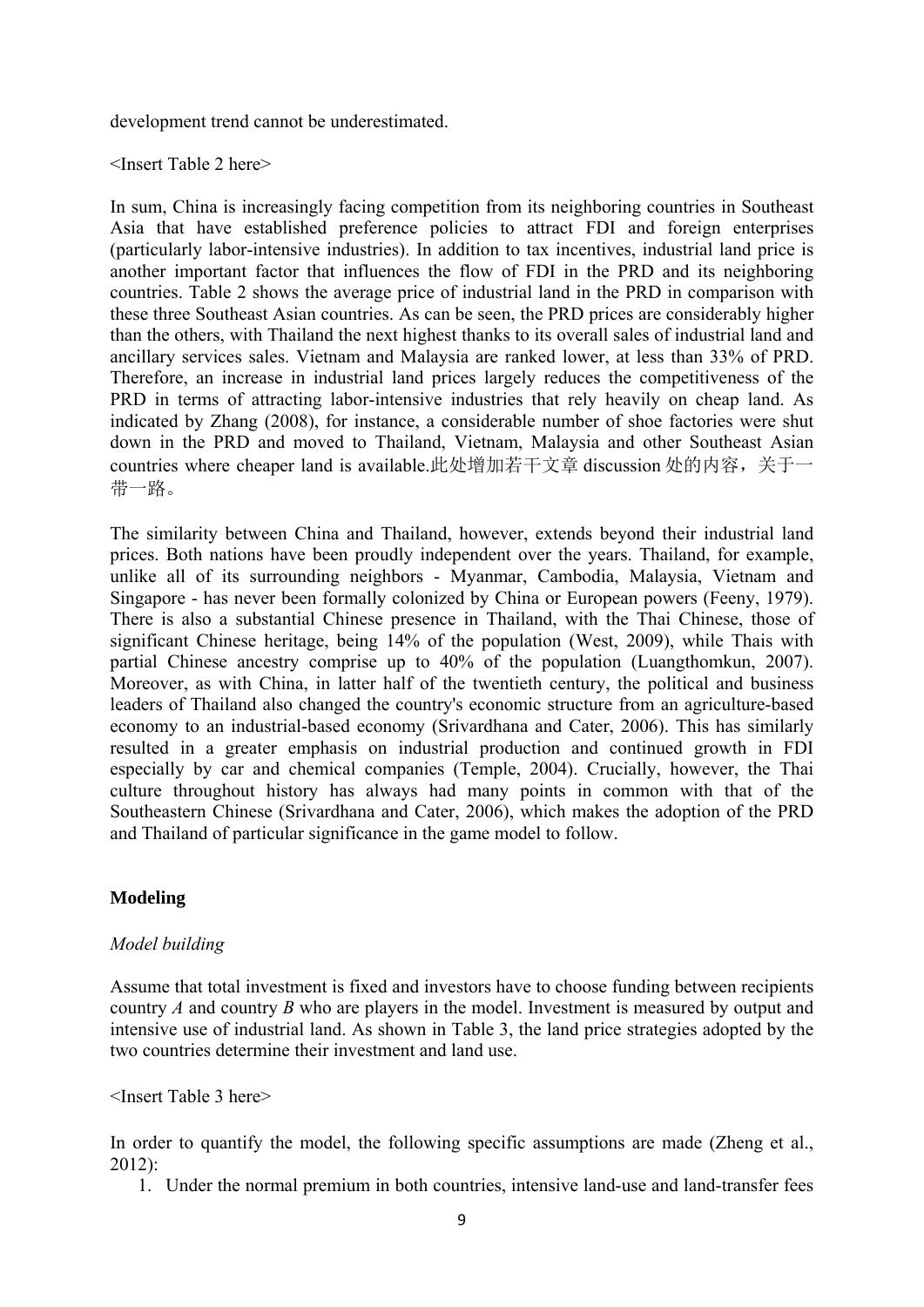simply compensate for the cost of construction work needed.

- 2. Suppose an investment project can generate an annual production value of *G* and the production life of the project is *n*, so that the output value in the project cycle is *nG*. The scale of the investment project is assumed large enough for it to be broken down for investment in several countries.
- 3. Suppose the investment attractiveness of country *A* and country *B* is determined by the comprehensive investment environment that embraces land price. Country *A*, with a better investment environment, can attract a major share, *m*, of investment. Under certain conditions, the two countries come to a balanced position: *A*:*mG*; *B*:*(n-m)G*, *n/2≤m≤n*.
- 4. If country *A* and country *B* both lower their land prices, this causes a total land loss of *L*, which includes the direct price loss and the social costs caused by the low price.
- 5. If one country attempts to lower its price to attract investment, then part of the investment will be transferred to this country. Investment transfer coefficient  $k$  is a multiplier of the original investment. Due to the expansion of investment in a country, the land loss will also expand accordingly. Suppose when the investment transfer coefficient is *k*, country *A* will generate land loss of *mL/n* and country *B* will generate land loss of *(n-m)L/n*.

At this point, *k* meets the following conditions: *k>1*; *n-km>0*; *n-kn+km>0*. According to the above assumptions and game theoretic considerations, the earned value of the two governments includes output value and loss of low price (consisting of the direct price loss and the social costs caused by the low price) as shown in Table 4.

<Insert Table 4 here>

Next, we introduce a land loss coefficient *w*, and assume total land loss  $L = n wG$ . Assume that the annual production value *G* is a basic unit, namely  $G=1$ . The two countries' win matrices are therefore

$$
A = \begin{pmatrix} m & n - kn + km \\ km - m w & m - m w \end{pmatrix}
$$
 (1a) 
$$
B = \begin{pmatrix} n - m & (n - m)(k - w) \\ n - km & (n - m)(1 - w) \end{pmatrix}
$$
 (1b)

# **Cooperative game theory model**

Nash (1951) proved there is at least one balanced pair in any two-person finite zero-sum game so that, at this point, neither side can benefit from any unilateral change in strategy. Clearly, country *A* and *B*'s decisions interact in the above model, but at least there is a balanced game.

If (1a) satisfies the condition  $\overline{\mathcal{L}}$ ⇃  $\left\lceil \right\rceil$  $-kn + km \ge m \geq km$  $n - kn + km \ge m - mw$  $m \geq km - mw$ , strategy *A*1 is better than strategy *A*2 and hence strategy *A*2 is redundant. At this point, *w≥k-1*. When (1b) satisfies the condition  $(n-m)(k-w)$  $\left(n-km\geq (n-m)(1-w)\right)$  $\left\lceil \right\rceil$  $-km \ge (n-m)(1 -m \ge (n-m)(k$  $n - km \geq (n - m)(1 - w)$  $n - m \geq (n - m)(k - w)$  $\binom{n}{1 - w}$ , strategy *B*1 is better than strategy *B*2, then strategy *B*2 is redundant. At this point,  $w \geq \frac{(k-1)}{k}$ *n m*  $w \ge \frac{(k-1)m}{n-m}$ . In conclusion, when  $w \ge \frac{(k-1)n}{n-m}$ *n m*  $w \geq \frac{(k-1)m}{n-m}$ , a low price strategy is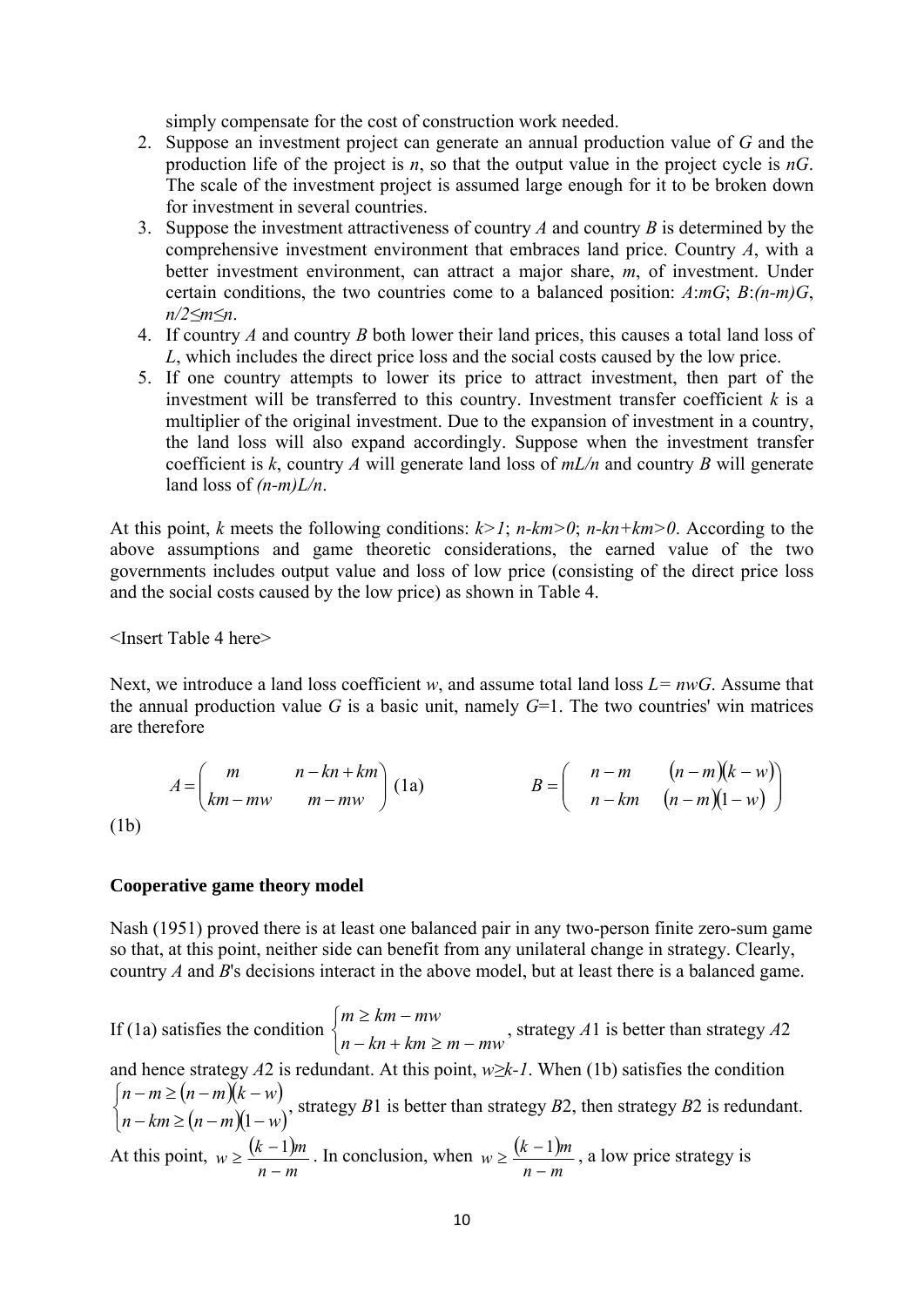needless for country *A* and country *B*. Similarly, when  $w \leq \frac{m+n+m}{m}$ , both of the countries will adopt the low price strategy. *m*  $w \leq \frac{m-n+kn-km}{m}$ 

When  $\frac{m-n+kn-km}{m} \leq w \leq \frac{(k-1)}{m}$ *n m*  $w \leq \frac{(k-1)m}{m}$ *m m n kn km*  $\overline{a}$  $\frac{n + kn - km}{n} \leq w \leq \frac{(k-1)m}{n}$ , a mixed strategy is needed. Suppose country *A* has probability *x* of adopting strategy *A*1, and probability of 1-*x* of adopting strategy *A*2 (*x*∈[0,1]). Similarly, assume country *B* has probability y of adopting strategy *B*1, and probability 1-*y* of adopting strategy *B*2 ( $y \in [0,1]$ ). Country *A* and *B*'s strategy probability matrix  $\alpha$ ,  $\beta$  is therefore

$$
\alpha = [x 1-x] \quad (2a) \qquad \beta = [y 1-y] \quad (2b)
$$

with expected values,  $E_A$  and  $E_B$ , respectively of

$$
E_A = \alpha A \beta^T = [(2m - 2km + kn - n)y + (k - 1 + w)m + n(1 - k)]x + (km - m)y + m - mw \tag{3a}
$$

$$
E_B = \alpha B \beta^T = [(n + 2mk - nk - 2m)x + nw + m(1 - w - k)]y + [(k - 1)x + 1 - w](n - m)
$$
(3b)

To maximize expected value, country *A* will use the mixed strategy listed below:

$$
x = \begin{cases}\n0 & \frac{(k-1+w)m + n(1-k)}{n-kn+2km-2m} < y \le 1 \\
\text{any number between 0-1} & y = \frac{(k-1+w)m + n(1-k)}{n-kn+2km-2m} \\
1 & 0 \le y < \frac{(k-1+w)m + n(1-k)}{n-kn+2km-2m}\n\end{cases}
$$
\n(4a)

Equation (4a) implies three cases as follows.

(1) When 
$$
\frac{(k-1+w)m+n(1-k)}{n-kn+2km-2m}, y \le 1 \quad [(2m-2km+kn-n)y+(k-1+w)m+n(1-k)] < 0
$$

In this condition, only " $x=0$ " can ensure the value is maximum. This means that to make as large a value as possible, country *A* will ignore the normal price strategy, so that the probability of country *A* adopting a normal price strategy is zero.

(2) When 
$$
0 \le y \le \frac{(k-1+w)+n(1-k)}{n-kn+2km-2m}
$$
,  $[(2m-2km+kn-n)y+(k-1+w)m+n(1-k)]>0$ 

In this condition, only " $x=1$ " can ensure the value of be the maximum. Country *A* will therefore use a normal price strategy, so that the probability of country *A* adopting a normal price strategy is unity.

(3) When 
$$
y = \frac{(k-1+w)m + n(1-k)}{n - kn + 2km - 2m}
$$
,  $[(2m-2km + kn - n)y + (k-1+w)m + n(1-k)] = 0$ .

The value of *x* has no effect on  $E_A$ , so country *A* can take any probability of *x*.

For country B:

$$
0 \leq x \leq \frac{nw + m(1 - w - k)}{nk + 2m - n\underline{\mathbf{1}} \cdot \underline{\mathbf{2}} mk}
$$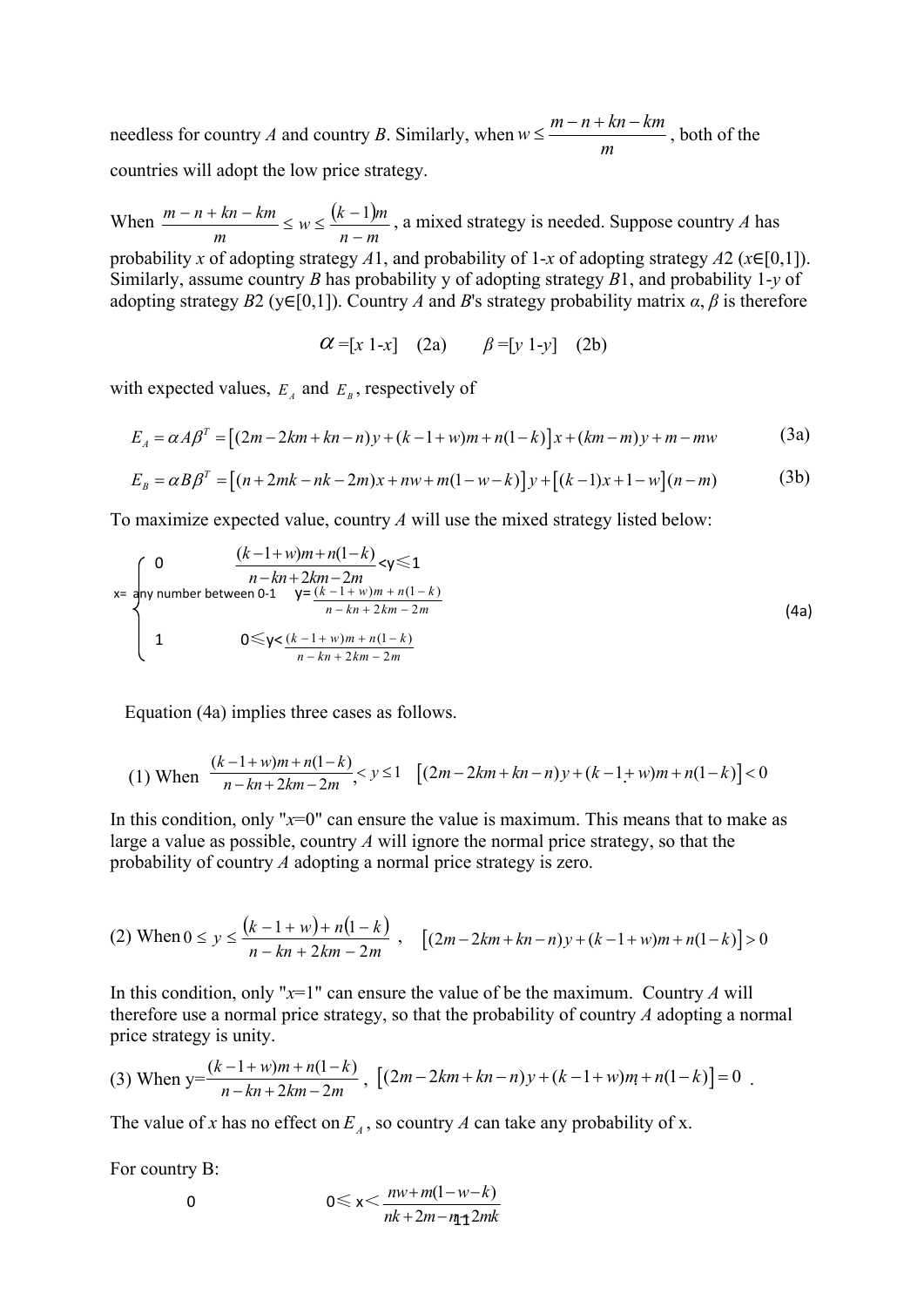$$
y = \begin{cases} \n\text{any number between } 0-1x = \frac{nw + m(1 - w - k)}{nk + 2m - n - 2mk} \\
\frac{nw + m(1 - w - k)}{nk + 2m - n - 2mk} < x \le 1\n\end{cases} \tag{4b}
$$

Combining (4a) and (4b), we can obtain Fig. 4, from which the balanced decision in the game can be found. The solid line and dotted line in Fig. 1 respectively represent the mixed strategies of country *A* and country *B*.

## <Insert Fig 4 here>

In Fig. 4, there are three intersections: (1) when  $w \geq \frac{(k-1m)}{2}$ *n m*  $w \geq \frac{(k-1m)}{n-m}$ , the balanced game is  $(A1,B1)$ ; (2) when *m*  $w \leq \frac{m-n+kn=km}{m}$ , the balanced game is (*A*2,*B*2); and (3) when , the probability balanced game is  $[(x,1-x),(y,1-y)]=\left[\left(\frac{nw+m(1-w-k)}{nk+2m-n-2mk},1-\frac{nw+m(1-w-k)}{nk+2m-n-2mk}\right),\left(\frac{(k-1+w)m+n(1-k)}{n-kn+2km-2m},1-\frac{(k-1+w)m+n(1-k)}{n-kn+2km-2m}\right)\right]$  $\left[ \left( \frac{nw + m(1 - w - k)}{nk + 2m - n - 2mk}, 1 - \frac{nw + m(1 - w - k)}{nk + 2m - n - 2mk} \right) \right] \left( \frac{(k - 1 + w)m + n(1 - k)}{n - kn + 2km - 2m}, 1 - \frac{(k - 1 + w)m + n(1 - k)}{n - kn + 2km - 2m} \right)$ ſ  $\left(\frac{nw+m(1-w-k)}{nk+2m-n-2mk},1-\frac{nw+m(1-w-k)}{nk+2m-n-2mk}\right)$ ,  $\left(\frac{(k-1+w)m+n(1-k)}{n-kn+2km-2m},1-\frac{(k-1+w)m+n(1-w)}{n-kn+2km-2m}\right)$ ſ  $\begin{bmatrix} -x \\ (y,1-y) \end{bmatrix} = \left| \left( \frac{nw + m(1 - w - k)}{nk + 2m - n - 2mk}, 1 - \frac{nw + m(1 - w - k)}{nk + 2m - n - 2mk} \right) \right| \cdot \left( \frac{(k - 1 + w)m + n(1 - k)}{n - kn + 2km - 2m}, 1 - \frac{(k - 1 + w)m + n(1 - k)}{n - kn + 2km - 2m} \right)$  $n - kn + 2km - 2m$  $k - 1 + w$ )*m* + *n*(1 – *k*)  $nk + 2m - n - 2mk$  $nw + m(1 - w - k)$  $\begin{aligned} \n\mathbf{r}_n(\mathbf{r}_n(x,1-y)) = \n\left| \left( \frac{nw + m(1-w-k)}{nk+2m-n-2mk}, 1 - \frac{nw + m(1-w-k)}{nk+2m-n-2mk} \right) \n\left( \frac{(k-1+w)m + n(1-k)}{n-kn+2km-2m}, 1 - \frac{(k-1+w)m + n(1-k)}{n-kn+2km-2m} \right) \n\end{aligned} \right|$  $(k-1m)$ *n m*  $w \leq \frac{(k-1)m}{m}$ *m m n kn km*  $\overline{a}$  $\frac{-n+kn-km}{\leq w \leq \frac{(k-1)}{k}}$ 

#### **Results: the PRD and Thailand**

The above analysis shows that when *n*, *m* and *k* are fixed, the value of *w* determines the policies to be adopted by the local government. In the case of the PRD and Thailand, for example, assume that there is industrial land of 1.5*Mu* (1*Mu*≈666.67m2) that can produce US\$130475 /year. An investigation of the resource endowments of the two regions indicates that *n*=15, with the PRD occupying a major share of the investment, *m*=8. The coefficient of land price loss consists of direct price loss and the social costs caused by low prices. If the normal price of the land is CNY 600 000 for 1Mu then, according to the data in Table 2, the price is merely CNY 250 000 /Mu, so the direct price loss of the land will be CNY 525 000. If  $w_2$  is ignored, then  $w_1 = 52.5/15/85 = 0.041$ . At this point, provided the investment transfer coefficient *k*>1.035, in other words, as long as the unilateral low price strategy can increase investment by 3.5% or more,

$$
w = 0.041 < \frac{(k-1)m}{n-m}
$$

Similarly, for the PRD, the direct price loss of the land will be 105000 RMB. If w<sub>2</sub> is ignored, then  $w_1 = 10.5/15/85 = 0.008$ . At this point, provided the investment transfer coefficient  $k > 1.008$ , in other words, as long as the unilateral low price strategy can increase investment by 0.8% or more, *w*=0.008<*k*-1.

Considering both conditions, when  $k > 1.035$ , both of the regions will follow a low price strategy. According to the results of the model, the balanced game is (*A*2,*B*2), which means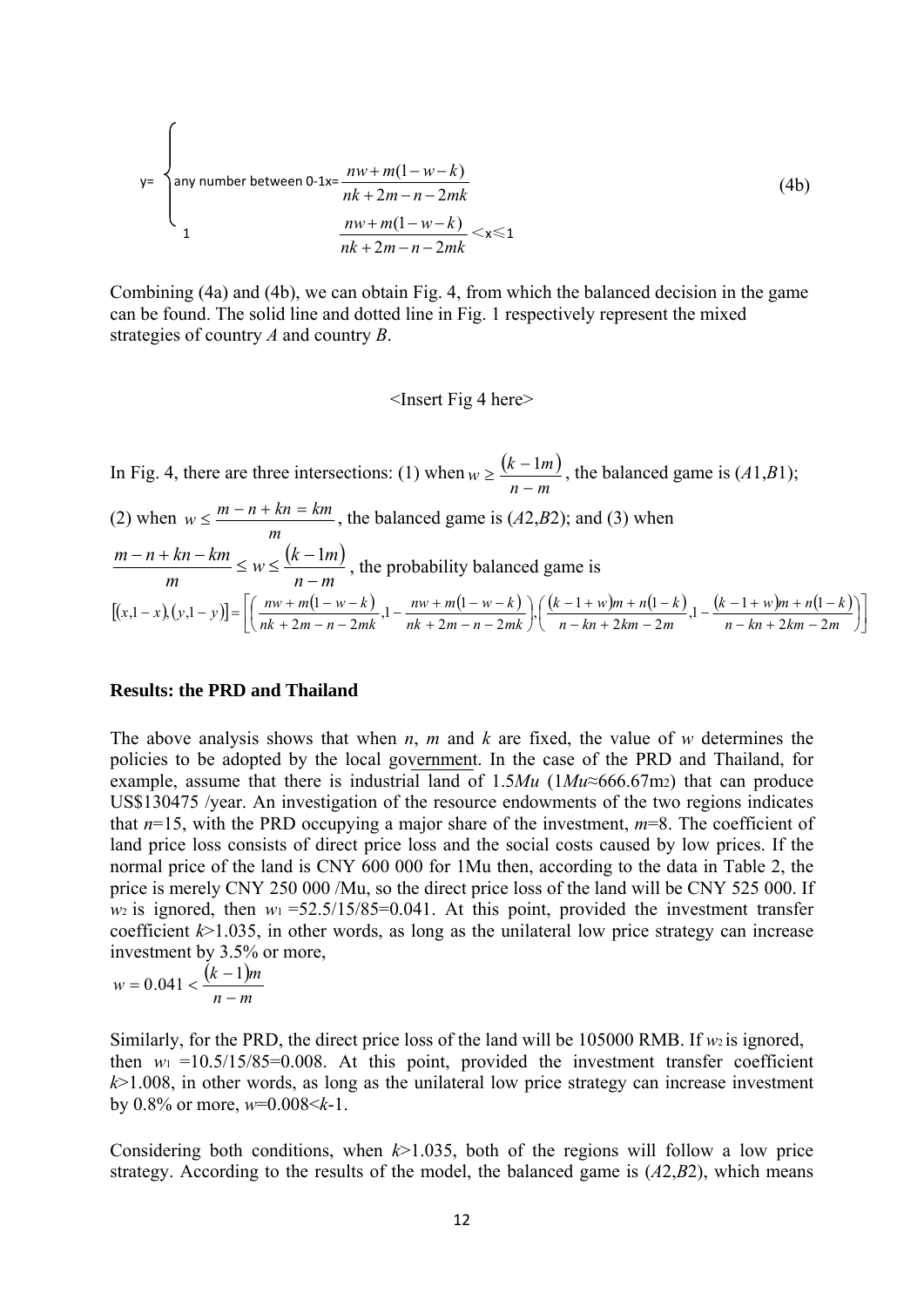both regions adopt a low price strategy.

In the above case, if the governments of Thailand and the PRD do not consider  $w_2$ , when  $n=15$ ,  $k>1.035$ , then the balanced game will be (*A*2,*B*2), and both regions should adopt a low price strategy. Therefore, only by considering enough social cost can the local governments change the situation. Let  $w_2 = 4 w_1$ ,  $w_1$  of the PRD =10.5/15/85=0.008, then  $w = w_1 + w_2 = 5 w_1$  $=0.040$ . At this point, assuming  $k=1.04$ , means that a unilateral low price policy can increase investment by 4%, then  $\frac{m-n+kn-km}{m} = 0.035 < w < \frac{(k-1)m}{n-m} = 0.044$ *n m*  $w < \frac{(k-1)m}{m}$ *m*  $\frac{m-n+kn-km}{m} = 0.035 < w < \frac{(k-1)m}{m} = 0.044$ , the two regions will adopt a mixed strategy. The PRD and Thailand will follow a normal price strategy both with the probability of 100%. This suggests that, when *k* is determined, increasing the social cost of the region holding the major investment can push the players into changing to a mixed strategy.

## **Discussion**

Over the years, there has been an increased Government requirement for economic development in China and this has been achieved mainly by the industrialization of land. For instance, it is well known that during the 2000s when China entered into the WTO, the role of industrial land, as the local government's most important 'weapon', played an indispensable role in the country's urban sprawl from its position as the "World factory" and 'China Manufacturing'. 'China Manufacturing' is also well known for its dominant advantage of low added value, small profit margins and cheap labor force although this is now being greatly challenged by Southeast Asia countries such as Thailand. One outcome of this is international competition being exaggerated by low industrial land price strategies. Local governments at each level monopolize the supply of construction land use in China and are responsible for the achievement of this indicator of economic development and, with the pressure to develop the local economy, they are inclined to maintain low land prices in order to attract industrial enterprise investment such as FDI. In addition, as a unitary state, the higher levels of government in China still greatly control the political careers of local government officials and place considerable political pressure on them through a strict evaluation system of their political achievements centering on economic development. This creates fierce competition between local governmental officials in pursuit of increased promotion opportunities and together has greatly reduced the price of industrial land in China.

Even though China's economic development has currently entered a transitional period and the central government emphasizes the concept of the "new normal", local governments still face daunting tasks on economic development. For example, in the report of 18th Communist Party Congress, President Jintao Hu proposed that China would achieve the goals of building a comprehensive well-off society by 2020 and doubling the 2010 gross domestic product (GDP) and per capital income of urban and rural residents. To achieve this, a 6.5% rate of economic growth needs to be maintained over the 2016 to 2020 period.

A current prevailing phenomenon is therefore the sharp contrast between the soaring residential land price and low industrial land price in China, with urban residents being usually crowded into 'birdcage' style apartments while industrial products are manufactured in garden-type-modernized plant. The price of land in Southeast Asian countries is also significantly lower than in the Pearl River Delta (PRD) region due to the low land price policy measures introduced by the Southeast Asian governments. To remedy the situation, one of the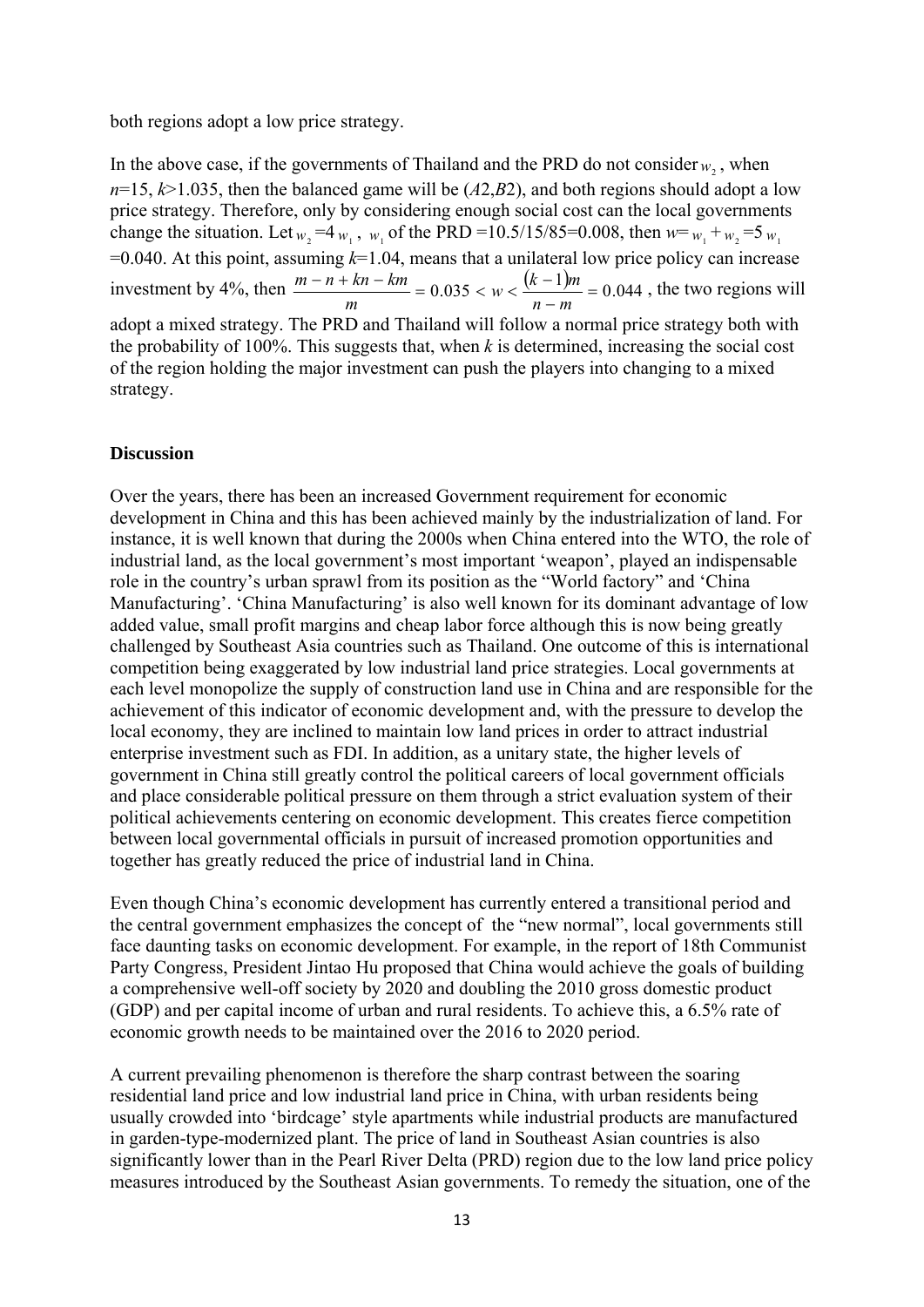best options for local governments is to optimally adjust the proportions of industrial land and residential land. Land is one of the world's natural resources and its optimal utilization should therefore follow Hoteling's rule, by which 'the net value of resources' price must remain unchanged across different time spans or, alternatively, 'the increase in price of natural resources should be equal to market profits' (Hotelling, 1990). Therefore, when the market fails, land use resource efficiency should be guaranteed with the assistance of state intervention. However, with the increase in cost of human resources, industrial competitiveness has further declined in China, which has created further pressure on supply mode adjustment of land use by local government.

Additionally, state intervention in land use resources is characterized by central government monopoly in China, which has resulted in exaggerated land use conflicts and the irrational expropriation, allocation, abuse and overuse of farmland without any fallow rotation. The Chinese 'race to competition' model can perhaps attract FDI opportunities and make China become the world's low and medium-end manufacturing center in the short term, with low land use efficiency and high energy and material consumption. However, this is at the expense of the high social cost of lower industrial land prices, a cheaper labor force and high environmental cost and inevitably creates a series of economic, social and environmental problems that may eventually deter investors. Moreover, the dual track land property rights and land supply system implemented by local government have also led to irregular market behavior and market alienation.

How, then, can this be avoided and reasonable international planning and governance guidance be provided to achieve international "win-win" development in the future? Two obvious possibilities are immediately apparent, which are to include the social costs involved in the industrial land pricing strategy; and to develop an international cooperation strategy:

#### *Include social costs in the industrial land pricing strategy*

In order to curb the negative effects of the low price strategy, it is necessary for governments to evaluate and consider all the consequential social costs caused by combining industrial transfer and upgrading. It is suggested that the central government monitor land prices directly and levy heavy fines on local governments that introduce low value-added, energy intensive or polluting industries. At this time, *w* is increased, so if  $w = w1 + w2 > (k-1)m/(n-1)$ *m*), then the balanced game is  $(A1,B1)$  according to Fig.1 and both sides should choose a normal price policy. The implementation of normal pricing improves the threshold of the PRD's industry and drives out enterprises with low land use capability and weak competitiveness. This will facilitate the process of selecting the superior, and eliminating the inferior, strategy and promote the competitiveness of the PRD region.

#### *International strategy: paradigm shift from 'competition' towards 'coopetition'*

'Coopetition' has been denoted by strategic management scholars as a synthesis between the competitive and cooperative paradigm (Brandenburger and Nalebuff, 1996; Bengtsson and Kock, 2000; Gnyawali et al., 2008). Based on the core idea of the dynamic interplay between cooperation and competition, coopetition is considered a unique strategy that capitalizes on the benefits of collaboration and competition among firms (Chen, 2008; Gnyawali and Madhavan, 2001; Gnyawali and Park, 2011). This core idea could also be reflected at the national level that is driven by the mindset shift from being competitive towards coopetitive. The establishment of the European Union makes the specialization of production a great success. "*One example is Airbus, which makes parts of planes and assembles them in France, Germany, Spain, and the United Kingdom as well as in other countries. Huge sections of*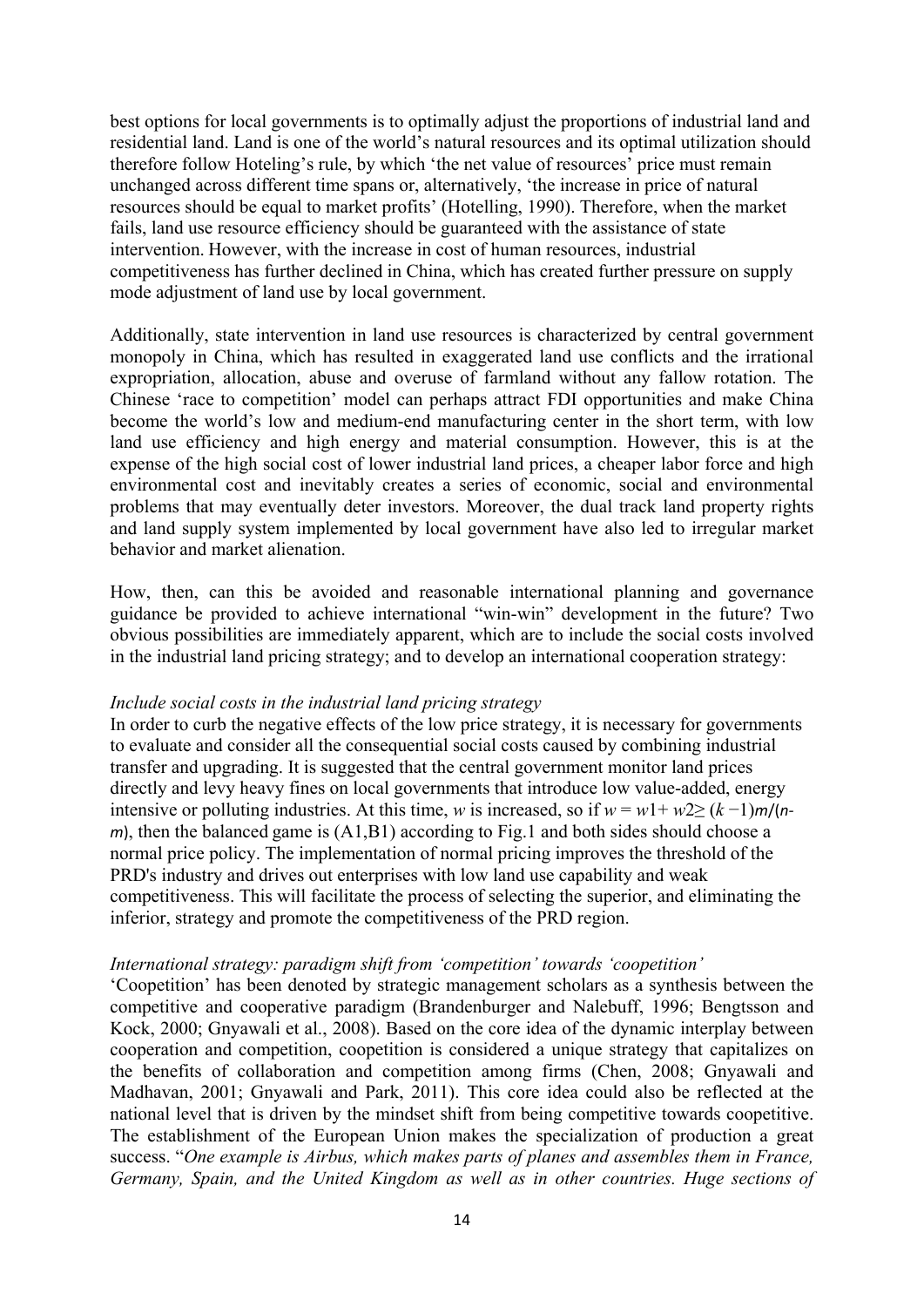*aircraft are loaded onto ships and planes, as places specialize in making different parts and producing them in scale. Countries in a region that was divided not so long ago now trade with former enemies to become an ever-more- integrated European Union* (Quote from the World Development Report, 2009)". This has demonstrated a great reference for international coopetition strategy/policy design between China PRD and Southeast Asian regions (e.g., Thailand). In this context, governments from the Asian countries need to think about providing competitive specialized supply chain products rather than providing low land price strategies that may ultimately lead to vicious competition.

As can be seen, the Chinese economy is undergoing a phase of multi-contradiction. For example, economic development involves not only the adjustment of economic structure and transformation of the mode economic of development, but also maintaining stable economic growth, promoting employment and advancing industrial development. Additionally, it needs to both further promote the development of the real estate industry with a rapid process of urbanization and effectively control the risks associated with local land finance and the real estate market. Meanwhile, it also needs to expand domestic demand, while continuing to promote a Chinese export-oriented economy and attract FDI over a longer period. To resolve these contradictions effectively from a strategic perspective involves 1) increasing FDI and addressing the increasingly serious problem of excessive production capacity; and 2) further promoting development of the industrial chain and improving the industry structure and technological ability as a 'world factory".

Of relevance in this is the United States' Marshall Plan, implemented through the Foreign Assistance Act issued by the government in 1948 to cope with the excessive production capacity spurred in World War II and used to aid other countries. As a result, the United States saw an increase in FDI, with an estimated surge from 183 million dollars in 1946 to 786 million dollars, as statistical data has shown (Wood, 1986); representing a more a fourfold increase on FDI. This largely helped maintain a sustained boom of the post-war economy through the export of production capacity in the United States. In September and October 2013, the Chinese president Jinping Xi proposed the joint projects of the "Silk Road Economic Belt" and the "South Pacific in the 21st Century Maritime Silk Road" during his visits to the countries of Central and Southeast Asia. These two joint projects – together called "the Belt and Road" - are defined as the *China-based Marshall Plan* (Ferdinand, 2016) and will provide a better platform for achieving a win-win cooperation of economic development between China and Southeast Asia.

Developing countries around the Southeast Belt and Road have experienced slower economic growth in recent years. The construction of urban infrastructure in these countries has significantly lagged behind. Taking railway construction as an example, the ratio between the total railway mileage and national territory area is less than 1% in the majority of countries. In contrast, China has had salutary experiences in the field of infrastructure construction, the industries involved having been in a state of excessive production capacity. The production capacity of five of the largest of these industries - steel, cement, electrolytic aluminum, glass and shipping - has been below 80% (State Council, 2013). The consumption of excessive production capacity can curtail and reduce production in the domestic market, while also solving the problem by promoting investment in infrastructure construction overseas. Meanwhile, China has been facing an urgent demand for food, oil, gas and mineral resources due to its huge industrial system. It can facilitate complementarities with economic development in Southeast Asian countries and further achieve the win-win cooperation of economic development between China and Southeast Asia.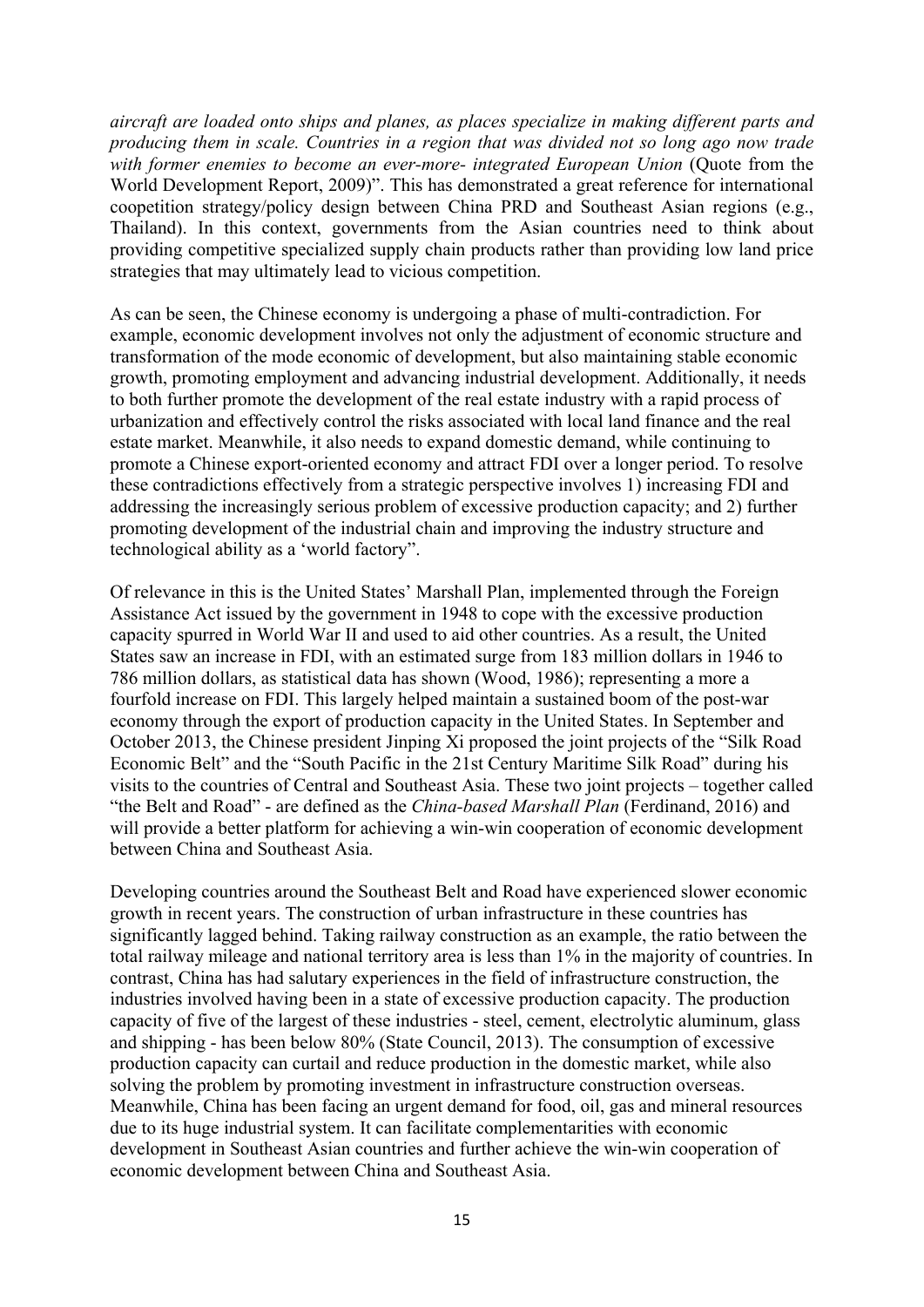As is observed in previous findings, a 'win-win' result may occur when the governments involved use a "mixed industrial land price strategy". In doing this, two important conditional policy/rules/ laws are needed. First, the institutional constraints for both 'parties' need to be clearly stated to enable multigovernment participation in the industrial land price decisionmaking process. If one of the local governments decides to withdraw, the 'win-win' cooperative relationship will end accordingly. Secondly, the governments enter into a national level contract to create a shared Development Prioritized Zoning Planning Guideline. Guideline should provide legal power to protect regular development and cooperation initiatives occurring between the governments concerned. Given the opportunity for the diversified use of land resources, this may offer increased benefits in addition to relieving some of the current intense competition between the PRD region and Southeast Asia countries such as Thailand. For example, a rational land rent system between the PRD and Thailand could be established to avoid overly intense competition, improve industrial land use efficiency and hence correcting the existing land use imbalance hindering agricultural, ecological and construction land.

## **Conclusions**

China's unprecedented economic growth over the last two decades is largely attributed to its increase in industrialization. A large part of this has been due to both domestic and foreign investment because of tax breaks, low-level premiums, preferential policies and start-up funds provided by local governments. This has resulted in fierce competition for investors between cities and regions, with local governments selling large amounts of cheap land for industrial development – causing severe problems in the form of a major imbalance between industrial land and other land, such as farmland for food production, an increasing amount of unused or waste land as well as adverse consequences to the market and management of industrial land. Simply raising prices is difficult due to international competition having a significant impact on the price of industrial land in China, with current threats to China's FDI being mainly Southeast Asian countries, especially Vietnam, Thailand and Malaysia, which have a great potential for attracting international investment. This paper addresses these issues for the first time by an equilibrium noncooperative game theoretic approach in modelling land price formation in the PRD region, where the process of urbanization and industrialization has been considerably influenced by foreign capital and currently faces fierce competition from proximate Southeast Asian countries. This is the paper's innovative contribution to the methodological challenges involved in this topic.

In applying the method to the important situation of China's Pearl River Delta, market failure is identified as the cause of the currently optimal 'stuck' low-pricing strategies of industrial land in China, where it benefits no one individual government seller to increase prices, and that some form of government intervention is needed. A potential solution for this situation is proposed for the central government to monitor land prices directly and levy heavy fines on local governments that introduce low value-added, energy intensive or polluting industries. The result of this is to change low pricing into a sub-optimal strategy and make the 'normal price' now optimal. This has the potential effect of raising the threshold of the PRD's industry, driving out enterprises with low land use capability and weak competitiveness and simultaneously promoting the competitiveness of the PRD region. An alternative, cooperative, solution is for the various competing governments involved to obtain a win-win situation by an agreed "mixed industrial" land price strategy through a formal partnership arrangement.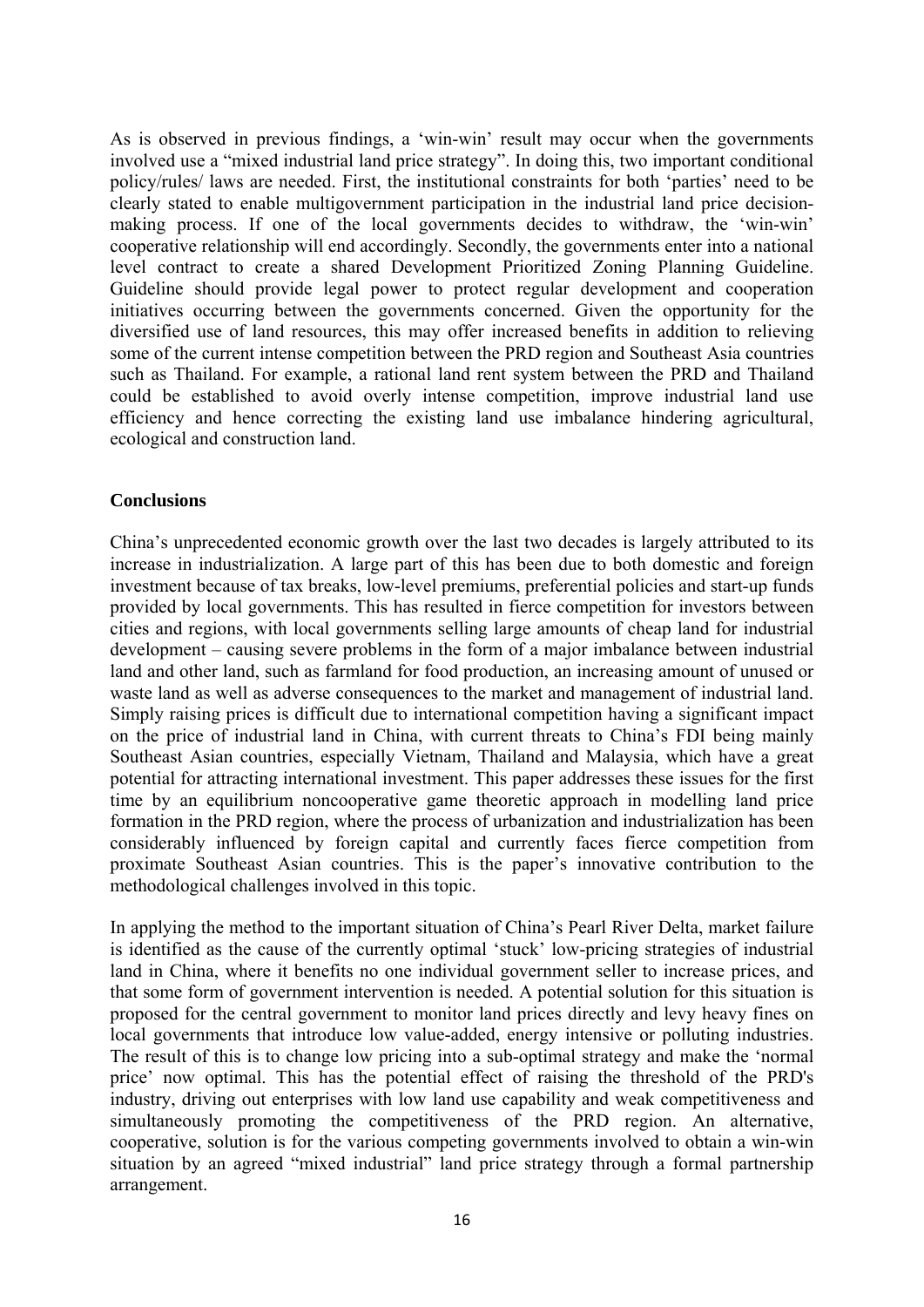An increase of land price and market competition from Southeast Asian countries and other countries in the global South suggests that areas such the PRD are gradually losing their competitiveness to attract labor-intensive industries that heavily rely on cheap land. China in general is facing competition from global cities, not only Southeast Asian countries. A cooperative strategy between China and Thailand to increase/reduce land prices, therefore, may not be helpful. What can be done is to upgrade its industry, improve its investment environment and capture new opportunities (e.g. technological development) for new development, which is reflected by China's "One Belt, one Road" strategy. This will provide a better platform for achieving a winwin cooperation of economic development between China and Southeast Asia.. This is also an opportunity to gradually transform low-end industries into high-end industries. On the one hand, new policies can be established to support the upgrading of traditional manufacturing industries, such as household electronics, textiles and garments, food and beverages, and construction materials, so that they can compete with global brands (Asia Business Council, 2011).

On the other hand, integrated planning strategies should be made to promote the sustainable development of the region. These strategies can focus on improving the polluted environment, enhancing place quality and attracting more high-end industries, such as high-tech companies, green industries and innovative sectors. However, it is highly recommended that national/regional competition should be shifted towards 'coopetition'. For example, China PRD could initiate and establish a regional collaboration union with Southeast Asian regions. In this way, each of them can reframe and redesign the production positioning within their industrial park. A complementary effect rather than a 'substitution effect' could be cultivated to help each side (PRD and Southeast Asian regions) to play their key role as their own competitive advantages. Given this consideration, it is therefore advised to issue relevant incentive policy strategies at the above-mentioned regions to first set up strategic cooperative industry alliance and then encourage each side to promote different industry development foci not only upon the traditional industry but also high-tech industries. In this way, the 'coopetition' strategy could therefore be implemented and complemented in different regions.

Finally, worthy of mention is that, as is the case with game theoretic modelling in general, the main limitations are in the model's assumptions. In this case, the most significant of these are that the intensive land-use and land-transfer fees just compensate the cost of construction work needed under the normal premium; the scale of the investment project being large enough to be broken down for investment in several countries; and that countries lowering their land prices causes a total land loss which includes the direct price loss and the social costs caused by the low price. Of course, strict rationality is also assumed, as is the accuracy of measuring the variables involved, such as social costs. Future empirical research will investigate the sensitivity of these issues and the opportunity costs involved.

# **Acknowledgement**

This research is supported by the National Natural Science Foundation (Project No: 71303203; 71373231), the Early Career Scheme of Hong Kong Research grant council (Project No: 9048039), the General Research Funding of Hong Kong Research grant council (Project No: 9042363), the Environment and Conservation Fund (Project No: 92110732) funded by HKSAR Depts, the Research Writing Grant from the College of Liberal Arts and Social Sciences, City University of Hong Kong (Project No: 9618005). The work described in this paper was also substantially supported by the Matching fund for NSFC (Project No: 9680114 and 7004309); Megaproject of National Social Science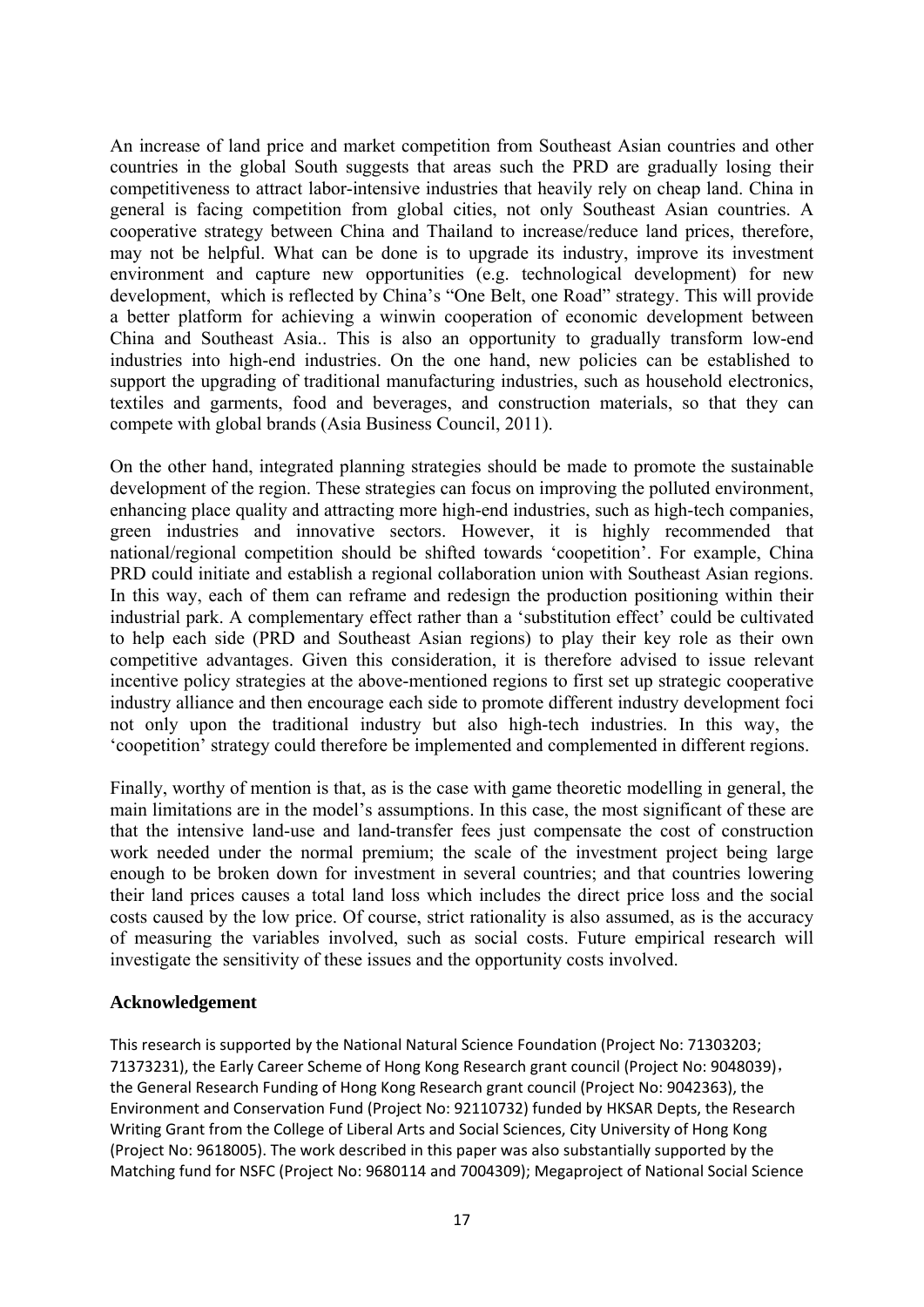Fund (No. 15ZDA021); and the Lincoln Institute of Land Policy Foundation project, (USA & China) (project no: R‐IND6604).

## **References**

- Asia Business Council. 2011. Economic transformation of the Greater Pearl River Delta: Moving the value chain.
- Azarhoushang, B., Masoumy, P. and Wu, J. P. 2015. FDI effects on industrial value-added: Evidence from Chinese and Thai government policies.
- BOI. 2015. Foreign Direct Investment: Annually Statistics. http://www.boi.go.th/index.php?page=statistics\_foreign\_direct\_investment
- Bengtsson, M., Kock, S., 2000. "Coopetition" in business networks—to cooperate and compete simultaneously. Industrial Marketing Management 29 (5), 411-426.
- Borel, E., Ville, J. 1938. Applications de la théorie des probabilités aux Jeux de Hasard. Gauthier-Vilars.
- Brandenburger, A.M., Nalebuff, B.J., 1996. Co-opetition. Doubleday, New York.
- Brueckner, J. K., & von Rabenau, B. (1981). Dynamics of land-use for a closed city. Regional Science and Urban Economics, 11(1), 1-17.
- Callick, R, 2007. The China model: How long can economic freedom and political repression coexist? The American. November-December.
- Cao, L., Qiu, D., Liu, L., 2005. Economic evaluation of industrial park land use. Journal of Southwest China Normal University (Natural Science Edition), 30 (1): 180-218.
- Capozza, D.R., Helsley, R.W. 1989. The fundamentals of land prices and urban growth. Journal of Urban Economics, 26(3), 195-306.
- Cartier, C. (2001). 'Zone Fever', the Arable Land Debate, and Real Estate Speculation: China's evolving land use regime and its geographical contradictions. Journal of Contemporary China, 10(28), 445-469.
- Chen, M.J., 2008. Reconceptualizing the competition-cooperation relation- ship: a transparadox perspective. Journal of Management Inquiry 17 (4), 288–305.
- Chen, H. P., Wu, Q. 2010. A review of researches on market-oriented allocation of industrial
- China Land Surveying and Planning Institute. 2011. China land price index report 2011.
- Choy, L. H., Lai, Y., Lok, W. 2013. Economic performance of industrial development on collective land in the urbanization process in China: Empirical evidence from Shenzhen. Habitat International, 40, 184-193.
- Ding, C. 2003. Land policy reform in China: assessment and prospects. Land Use Policy 20(2),109-20.
- Feeny, D. 1979. Competing hypotheses of underdevelopment: a Thai case study. The Journal of Economic History, 39(1), 113-127.
- Freeman, N.J. 2002, September. Foreign direct investment in Vietnam: an overview. In United Kingdom Department for International Development workshop on globalization and poverty in Vietnam, Hanoi, 23-24 Sept.
- Gnyawali, D.R., Madhavan, R., 2001. Cooperative networks and competitive dynam- ics: a structural embeddedness perspective. Academy of Management Review 26 (3), 431–445.
- Gnyawali D.R., and Park B.J. (2011). "Coopetition between giants: collaboration with competitors for technological innovation", Research Policy, 40, 650-663
- Goldberg, M. A., Chinloy, P. 1984. Urban land economics. New York: Wiley.
- Guangzhou Statistical Bureau (2013). Guangdong Statistical Yearbook 2013. China Statistics Press.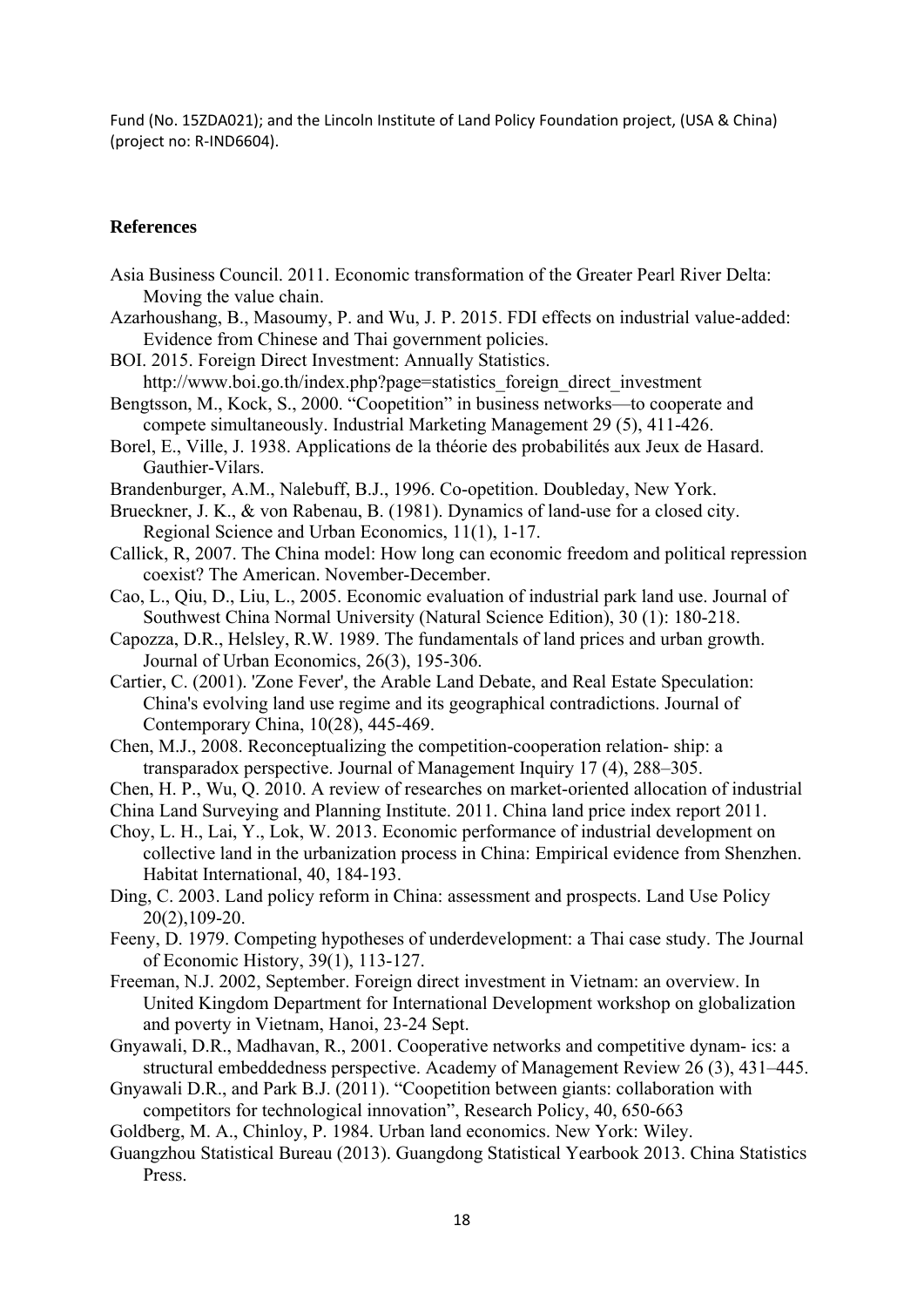HKTDC (2014) PRD economic profile. http://china-trade-research.hktdc.com/businessnews/article/Fast-Facts/PRD-Economic-Profile/ff/en/1/1X000000/1X06BW84.htm

Hong, Y.M. 2007 Serious problems exist in the extensive utilization of industrial land in urban areas. Beijing Observation 9, 14 (in Chinese).

Hotelling, H. (1990). Stability in competition (pp. 50-63). Springer New York.

Ji-Wei, C.H.E.N. 2010. Tentative suggestion on developing countermeasure of intensive use of industry land in Shanghai. Shanghai Geology, 3, 009.

- Jia, H.J., Huang X.J., Yu S.T., Wang G.H., Zheng Z.Q. 2010. Status of intensive use of industrial land in China and the countermeasures for improving it. China Land Science 24.9, 52-6 (in Chinese).
- Jomo, K.S. (Ed.). 2013. Industrializing Malaysia: policy, performance, prospects. Routledge.
- Krugman, P. R. 1991. Geography and trade. MIT press.
- Lai, Y. N., Peng, Y., Li, B. and Lin, Y. L. 2014. Industrial land development in urban villages in China: a property rights perspective. Habitat International, 41, 185-194.
- Leftwich, A. 2007. States of development: on the primacy of politics in development. Cambridge: Polity Press.
- Li, J.J. 2005b. Analysis on distortion of local governments' economic behaviors in economic transition of China. China Industrial Economy, 1, 39-46.
- Li, Y. 2005a. Institutional analysis of land use policies in China under the transition economy: with reference to rural to urban land conversion in Guangzhou. PhD thesis, Department of Building and Real Estate, The Hong Kong Polytechnic University.
- Lin, G. C. S.. 2001. Metropolitan development in a transitional socialist economy: spatial restructuring in the Pearl River Delta, China. Urban Studies, 38(3), 383-406.
- Lin, R.M., Liu, X.M. 2008. Mathematical and empirical research on industrial land in China. Journal of Finance and Economics, 7, 004.
- Lind, R. C. 1973. Spatial equilibrium, the theory of rents, and the measurement of benefits from public programs. The Quarterly Journal of Economics, 87(2), 188-207.
- Ling, G. 2006. Discussion on the way of the industrial land price reform in the new land manipulation background. Journal of Anhui Agricultural Sciences, 34(23), 6312.
- Management of Land and Resources 04
- Liu, T., Liang, L.T. 2006. Land for industrial use should be sold in a regular way-an enlightenment from sales of profit-oriented land. Scientific and Technological Management of Land and Resources, 3, 013.
- Liu, W.D.Z. 2008. (College of Southeast Land Management, Zhejiang University, Hangzhou310029, China); Study on the rational determination of the standard of industrial land prices. Journal of Zhejiang University (Humanities and Social Sciences) 04
- Luangthomkun, T. 2007. The Position of Non-Thai Languages in Thailand. Language, Nation and Development in Southeast Asia (ISEAS Publishing): 191.
- Luo, Y.H. Lin, J. 2003. Excessive competition of investment for land in Suzhou, Kunshan Development Zone. Reform, 6,101-106.
- McMillan, M. 1974. Open space preservation in developing areas: an alternative policy. Land Economics, 50(4), 410-418.
- Myerson, R.B. 1991. Game theory: analysis of conflict, Harvard University Press.
- Nash, J. 1951. Non-cooperative games. The Annals of Mathematics, 54(2), 286-295. Ohlin, B. 1935. Interregional and international trade.
- PKF Malaysia 2009. Doing business in Malaysia.
- Peng Yi. 2004 Industrial parks should pay close attention to the interests of land-lost farmers in China. China Science and Technology Forum, 20 (3): 43-4.
- http://www.claytonmckervey.com/attach/doing-business-in-malaysia.pdf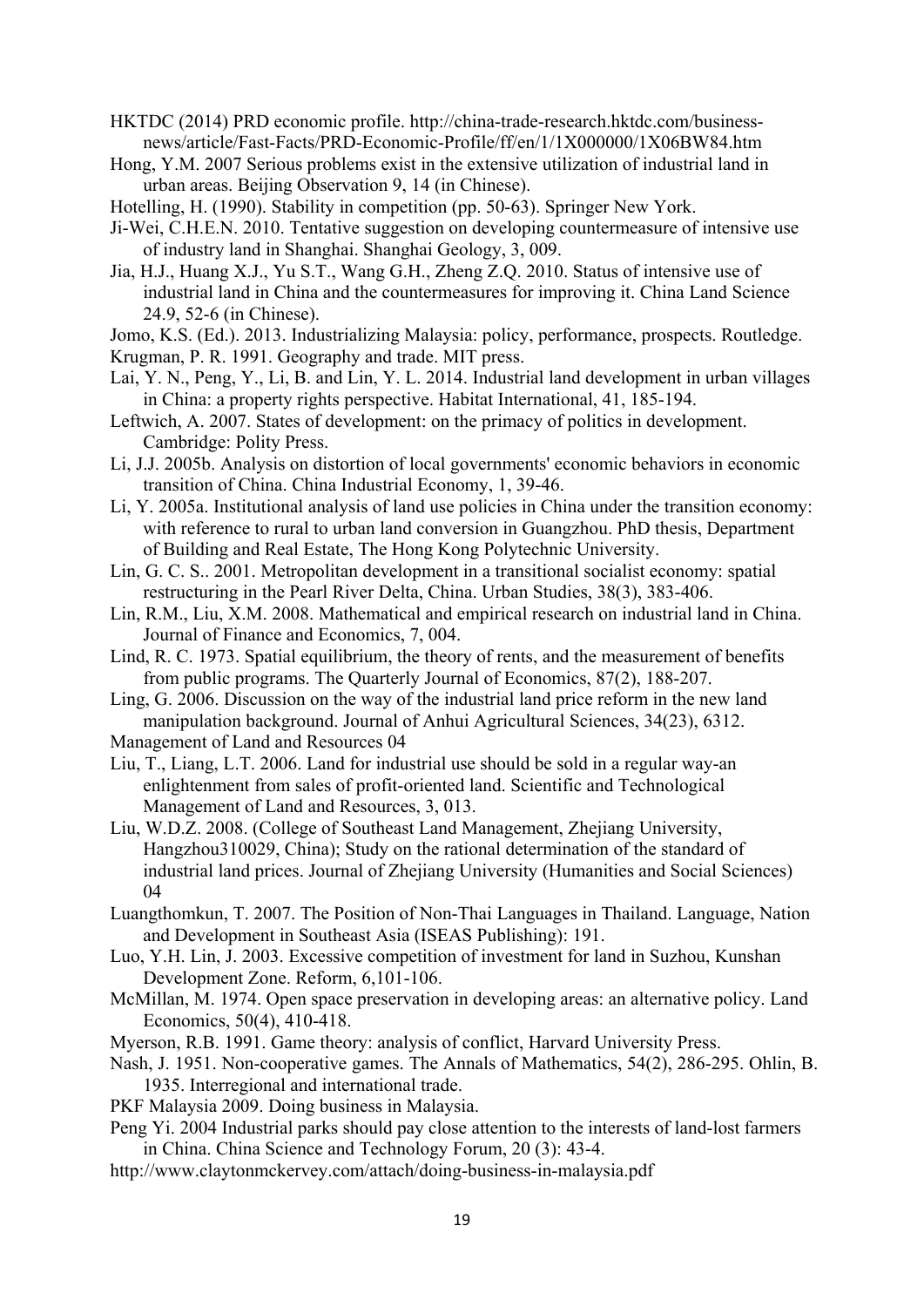- Qin, X.L., Zhang, B., Huang, X.J., Pu, L.J. 2005. The formation mechanism and game analysis of industrial land price in Yangtze River Delta. China Land Science, 19(3), 44- 48.
- Sigman, H. 2009. Environmental liability and redevelopment of old industrial land (No. w15017). National Bureau of Economic Research.
- Sit, V. F. S., Yang, C. 1997. Foreign-investment-induced Exo-urbanisation in the Pearl River Delta, China. Urban Studies, 34(4), 647-677.
- Smith, S.M. 2013. Trust, repeated interactions, and user group disturbances in common property irrigation. http://extranet.isnie.org/uploads/isnie2013/smith1.pdf
- Southey, C. 1974 Spatial rents, spatial competition, and efficiency. Canadian Journal of Economics 7(2): 260-272 .
- Southgate, D.D., Runge, C.F. 1990. The institutional origins of deforestation in Latin America (No. 5). St. Paul, Minnesota, USA: Department of Agricultural and Applied Economics, University of Minnesota.
- Srivardhana, T., Cater, J. J. (2006). Thailand: Southeast Asian tiger or historical underachiever. Journal of International Business Research, 5(2), 107.
- Sunzi, Giles, L. 1910. Sun-Tzu on the Art of War. Wiretap.
- Temple, P. 2004 (December, 18). Tigers stalked by the dragon: South-East Asian economics. The Financial Times, pp. 26.
- UNCTAD. 2014. World Investment Report 2014.
- http://unctad.org/en/PublicationsLibrary/wir2014\_overview\_en.pdf
- UNCTAD. 2015. Country Fact Sheets 2015: Thailand.
- http://unctad.org/sections/dite\_dir/docs/wir2015/wir15\_fs\_th\_en.pdf
- Von Neumann, J., Morgenstern, O. 1944. Theory of games and economic behavior, Princeton University Press.
- Wang, J. T., Cao, O. F., Tian, S. Y. 2012. Industrial agglomeration, government intervention and industrial land prices: an empirical study on 35 cities in China. China Land, 9, 001.
- Wang, H., Huang, Z. 2004. Public interest, the scope of land requisition and fair compensation. China Economic Quarterly Economics 4 (1): 249-262.
- Weber, A. 1929. Alfred Weber's theory of the location of industries. The University of Chicago Press.
- Wengert, N., Graham, T. 1977. Transferable development rights and land use control. Property Rights in Transition, 29(5), 227.
- West, B.A. 2009. Encyclopedia of the Peoples of Asia and Oceania, Facts on File, p. 794, ISBN 1438119135
- Wong, S.W., Tang B.S. 2005. Challenges to the sustainability of development zones: a case study of Guangzhou Development District, China. Cities 22(4), 303-16.
- World Bank. 2013. World Bank East Asia and Pacific Economic Update 2011: Navigating turbulence, sustaining growth. World Bank Publications.
- Wu, Y., Zhang, X., Skitmore, M., Song, Y., Hui, E. 2014. Industrial land price and its impact on urban growth: A Chinese case study. Land Use Policy 36, 199-209.
- Wu, Y.Z. 2005. Low land price of industrial land be harmful [n]. China Land and Resources News, 2005-01-18 (5).
- Wu, Y.Z. 2007. On regional equilibrium of industrial land price and management strategy based on game theory. Journal of Zhejiang University (Humanities and Social Sciences), 37(4), 124-133.
- Xian, G., Wen, D. 2008. Center for Transnational Corporations of Nankai University; Foreign Openness, Dynamic Externalities and Regional Industrial Growth
- Xiao-jun, D.O.N.G. 2004. A study of the dynamic equilibrium of industrial land. Scientific and Technological Management of Land and Resources, 1, 13-16.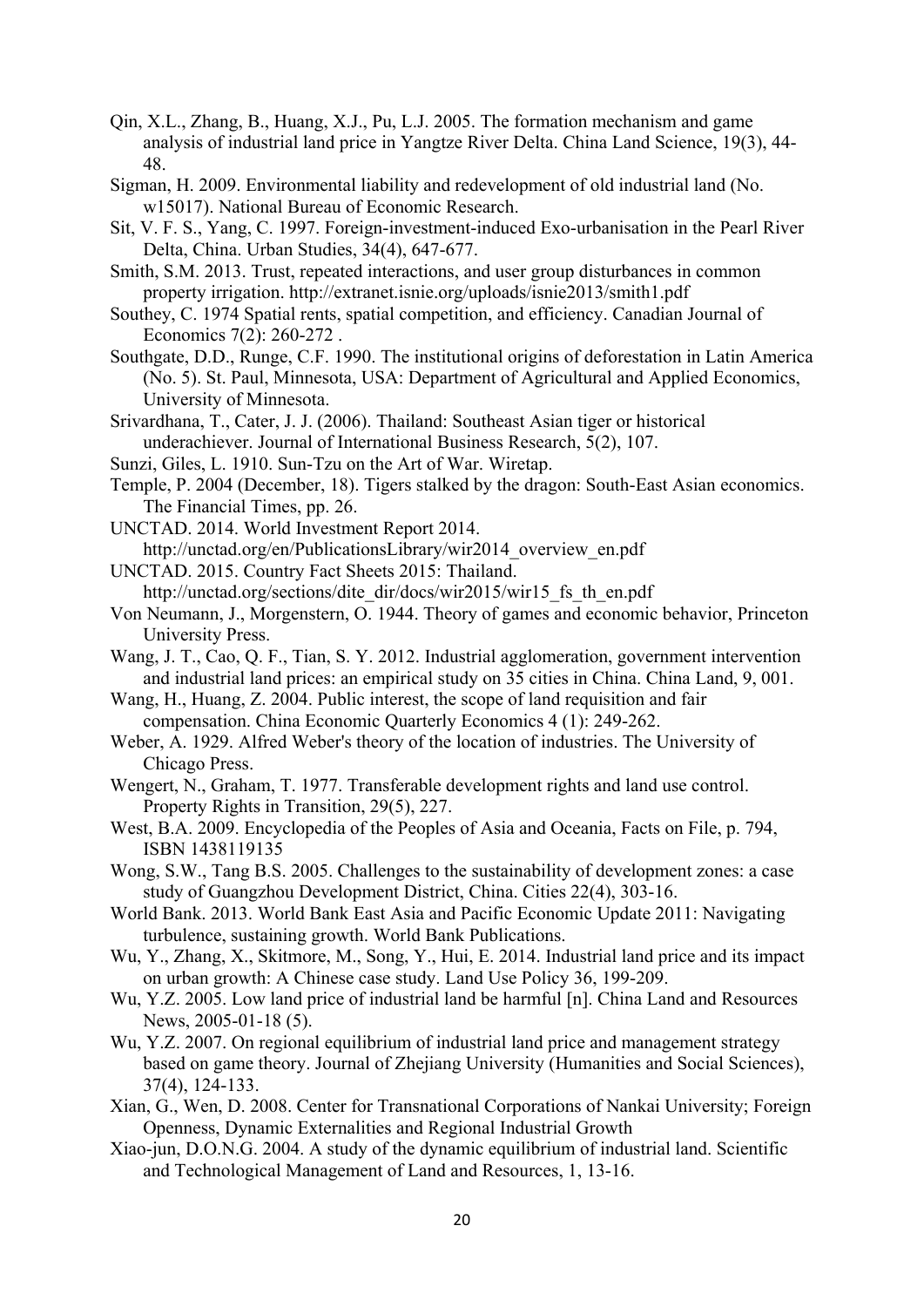- Xiong, L,, Brown, L. 2000. Shanghai's industrial land use efficiency and layout [j]. IEEE Transactions on Town Planning 2 (2): 22-29.
- Yang, D.L. Beyond Beijing: Liberalization and the Regions in China (London and New York: Routledge, 1997) , p. 57.
- Zhang, C. Q. 2008. "Labour Contract Law" has triggered a domino effect: "The World's Factory" has faced a painful transformation that factories have moved out the Pearl River Delta. Southern Metropolis Daily, AA16, 22 January 2008.
- Zheng BB, Wu YZ, and Zhang XL,(2012) On the External Driving Force of Industrial land Prices in the Pearl River Delta: A Game Model Analysis,Proceedings of the 17th International Symposium on Advancement of Construction Management and Real Estate, Springer-Verlag Berlin Heidelberg, 281-289
- Zhu, J. 'Changing land policy and its impact on local growth: the experience of the Shenzhen special economic zone, China, in the 1980s', Urban Studies 31(10), (1994), pp. 1611– 1623.
- Zhu, J. 2000. The impact of industrial land use policy on industrial change. Land Use Policy, 17(1), 21-28.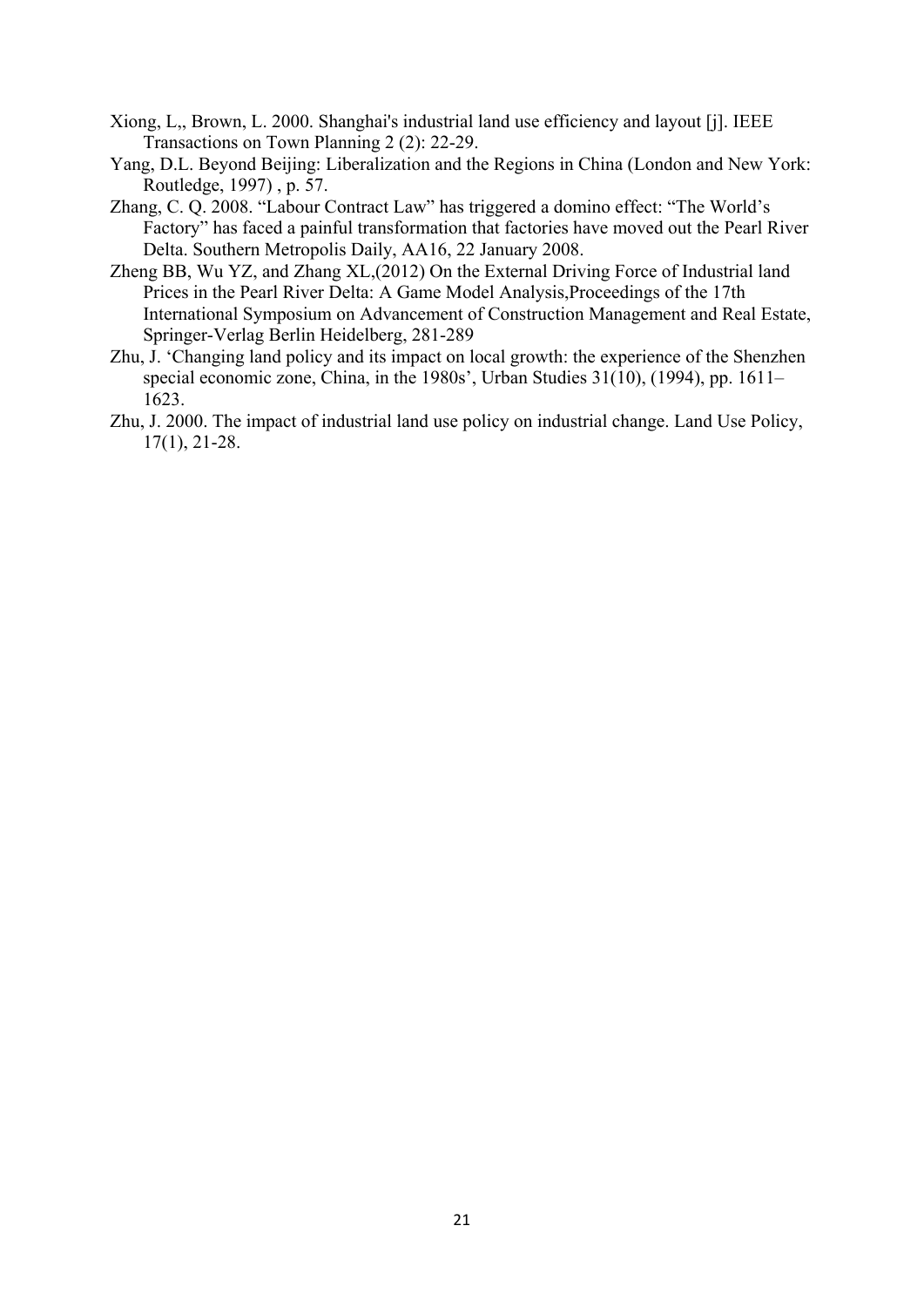## **Table 1** PRD composition of GDP

|                          | 1980 | 2008 | 2012 |  |
|--------------------------|------|------|------|--|
| Primary industries (%)   | 25.8 |      | 2.1  |  |
| Secondary industries (%) | 45.3 | 49.9 | 46.2 |  |
| Tertiary industries (%)  | 28.9 | 47.7 | 51.7 |  |

Source: Guangzhou Statistical Bureau (2013)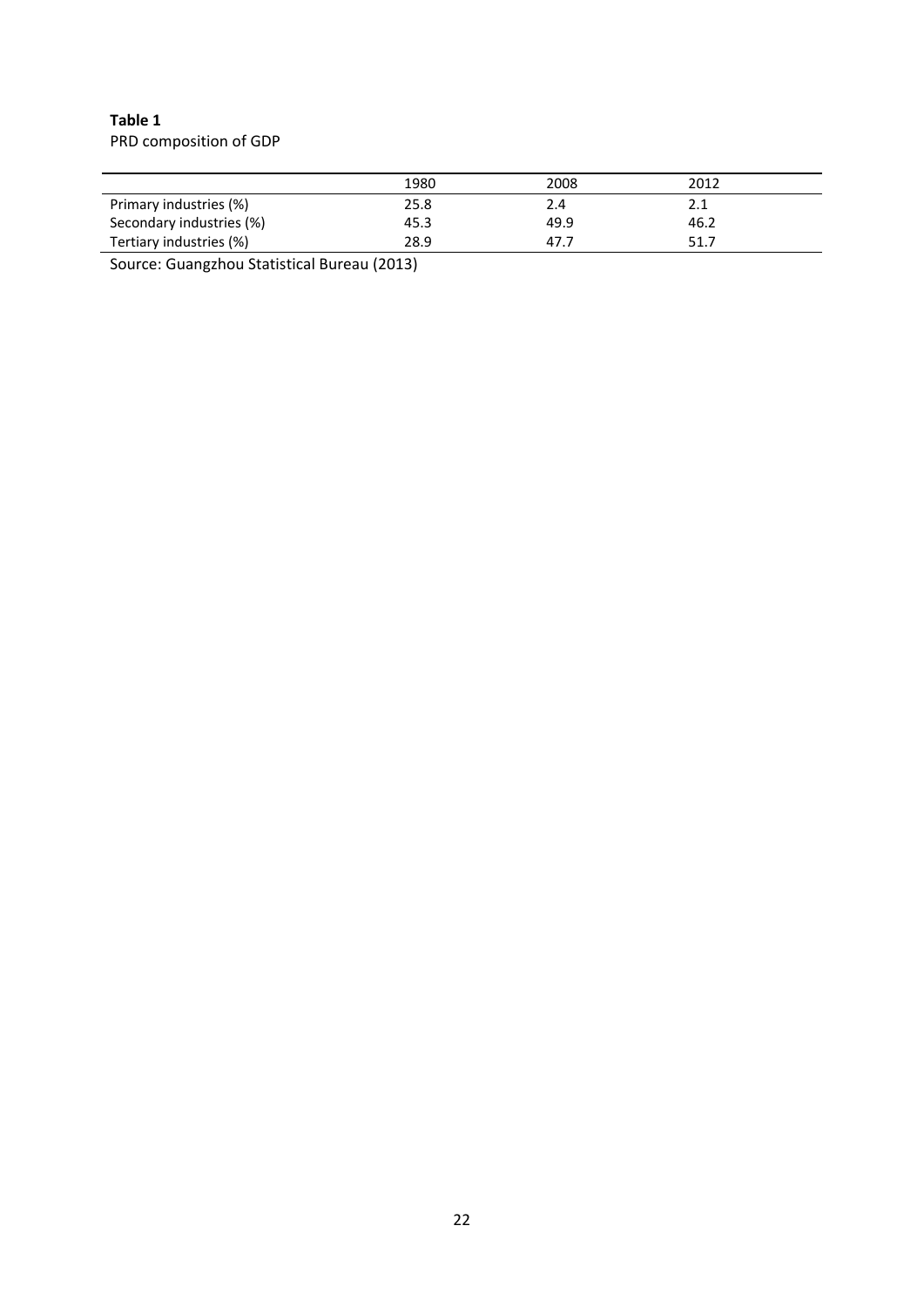# **Table 2**

Comparison of 2011 industrial land price comparison in the PRD and three neighboring countries<sup>1</sup>

| Country (region)                   | PRD. |  | Vietnam Thailand Malaysia |  |
|------------------------------------|------|--|---------------------------|--|
| Land price $(RMB/m^2)$ 795 260 380 |      |  | -135                      |  |

<sup>&</sup>lt;sup>1</sup><br>Note: data for the PRD is obtained through from China Urban Land Price Monitoring http://www.landvalue.com.cn/, data for the Southeast Asian countries is obtained through http://www. vnone.vn/Industry/,http://www.ieat.go.th/ieat/map/info/status\_cn.html, http://202.190.126.187/cn/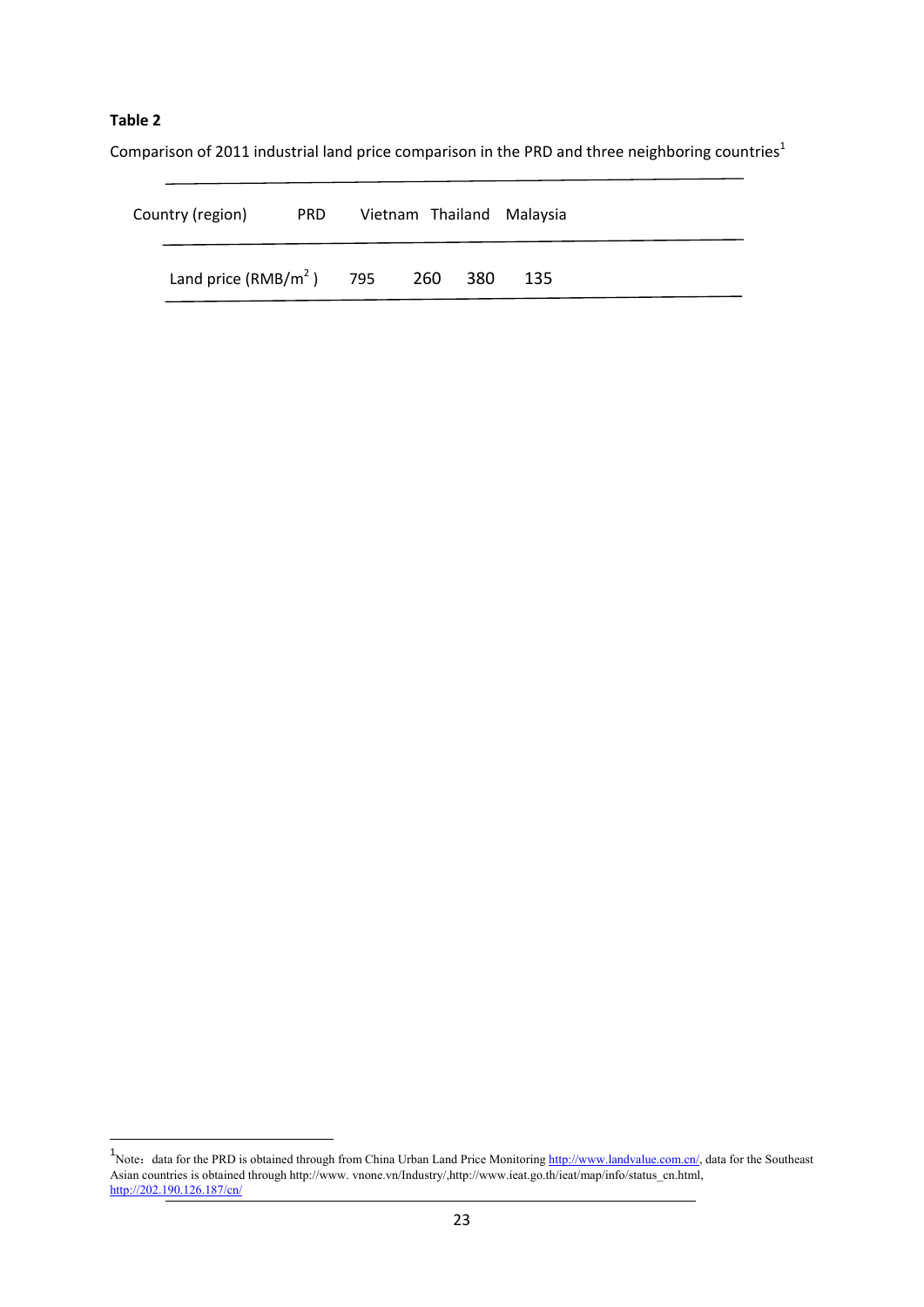# **Table 3**

Policy game of land price between the two countries

| Country B's policies | B1(normal price)                                    | B2(low price)                                                                                                            |                                                     |
|----------------------|-----------------------------------------------------|--------------------------------------------------------------------------------------------------------------------------|-----------------------------------------------------|
| Country A's policies |                                                     |                                                                                                                          |                                                     |
| A1(normal price)     | Both intensive land use<br>No effects on investment | $A \cdot$ Intensive land use with<br>a decrease in investment<br>B: Extensive land use with<br>an increase in investment |                                                     |
| $A2$ (low price)     |                                                     | A Extensive land use with<br>an increase in investment<br>B: Intensive land use with<br>a decrease in investment         | Both extensive land use<br>No effects on investment |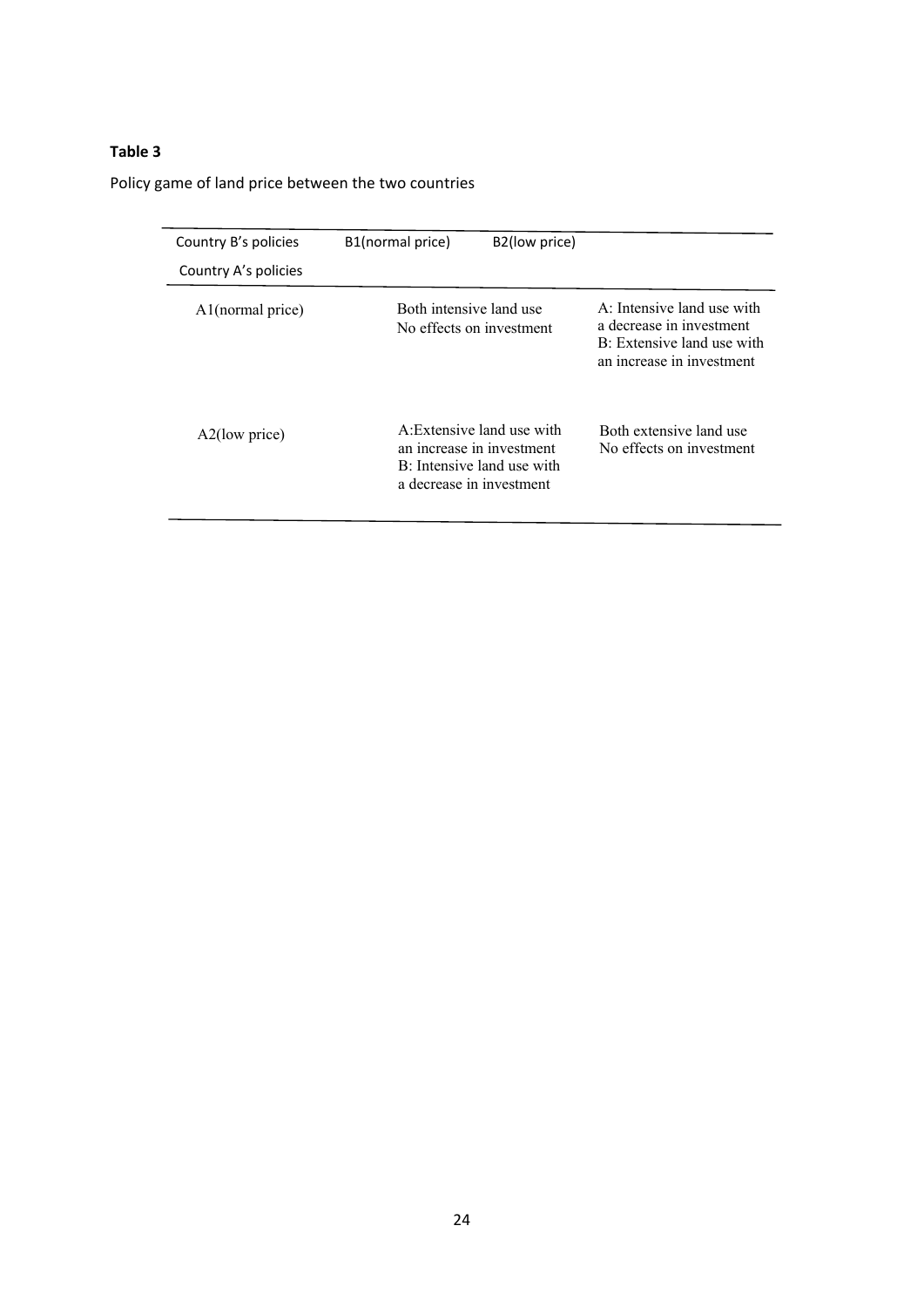# **Table 4**

Policy game of land price between the two countries (indicated by parameter)

| B1(normal price)         | B2(low price)                     |
|--------------------------|-----------------------------------|
| $mG$ , $(n-m)G$          | $(n-kn+km)G$ , $k(n-m)G-(n-m)L/n$ |
| $kmG$ -m L/n, (n-km) $G$ | mG-mL/n,(n-m)G-(n-m)L/n           |
|                          |                                   |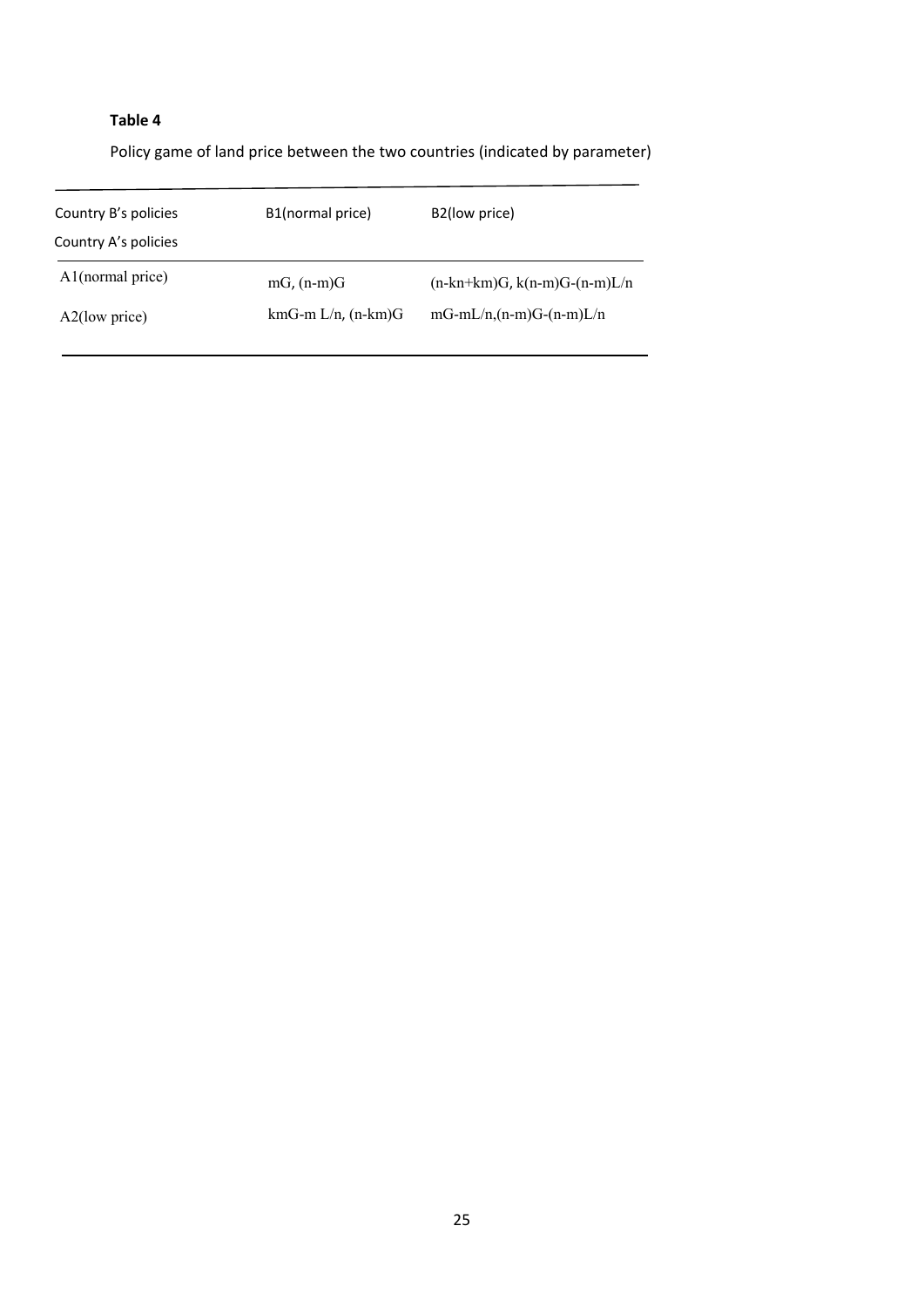

**Fig. 1.** The Pearl River Delta (source: authors' drawing)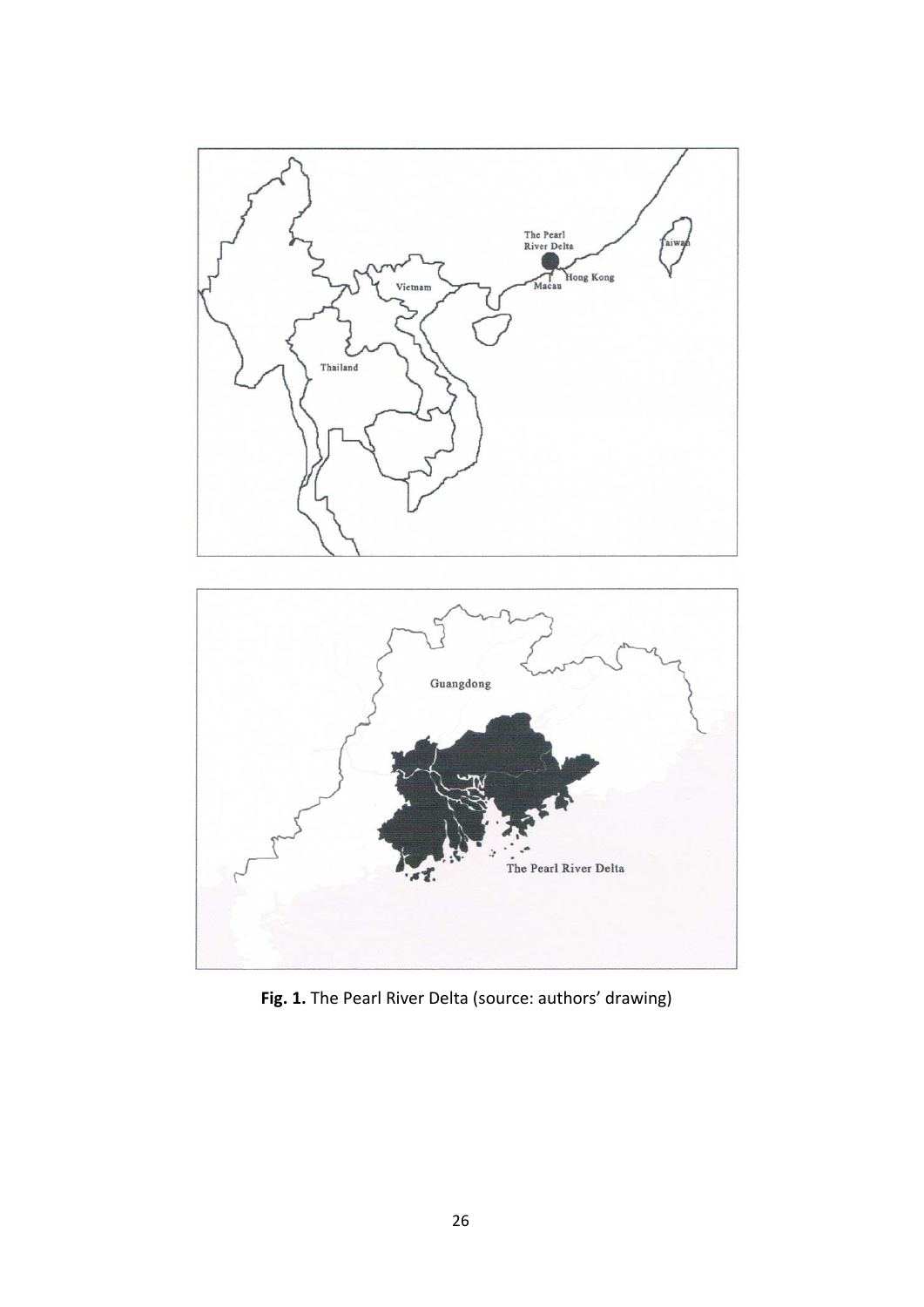

**Fig. 2.** Assets of industrial enterprises in the PRD Source: Guangzhou Statistical Bureau (2013)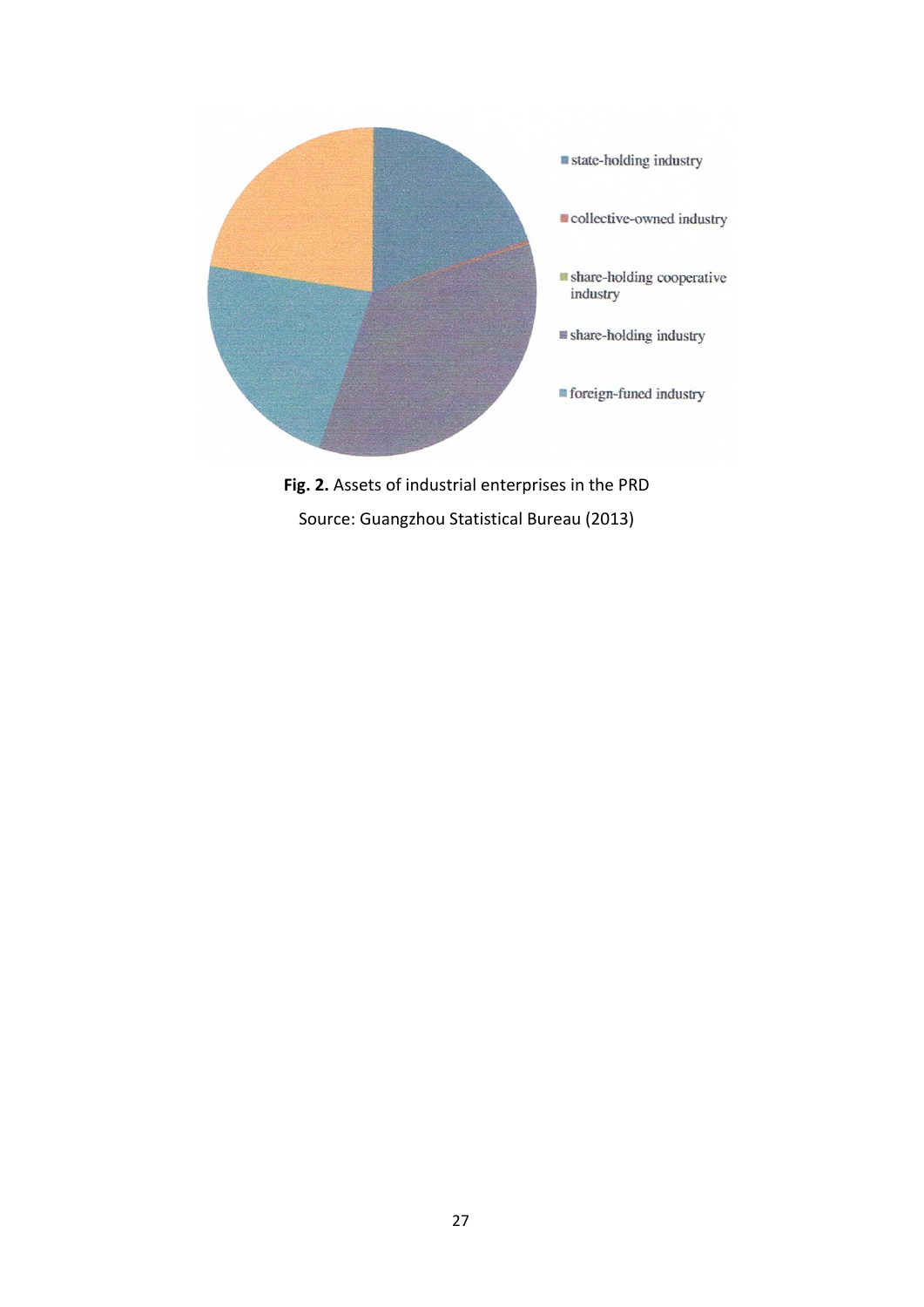

**Fig. 3.** The dynamics of land prices in the PRD during 2001‐2011 Source: China Land Surveying and Planning Institute (2011)